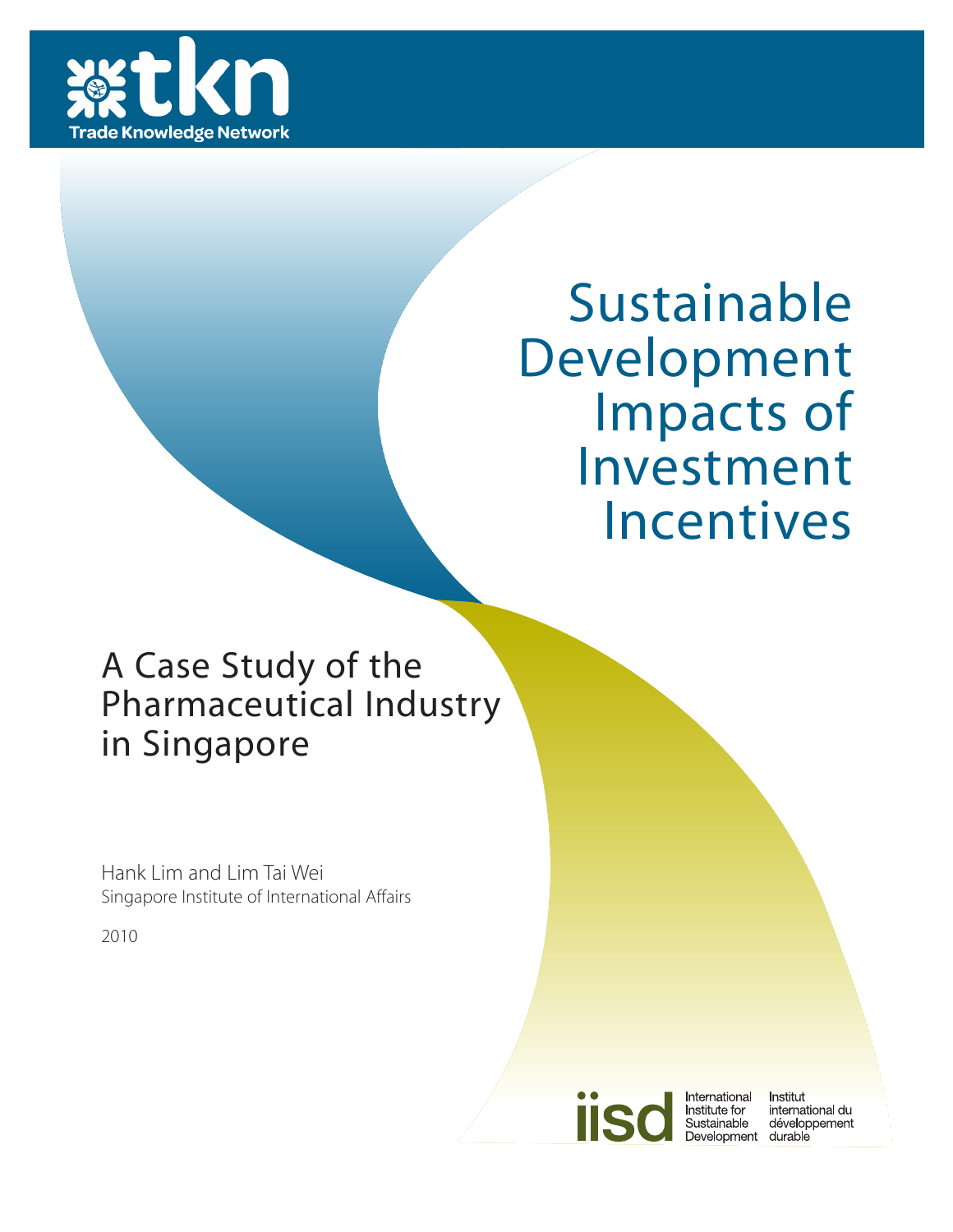Copyright © 2010 International Institute for Sustainable Development

Published by the International Institute for Sustainable Development

International Institute for Sustainable Development 161 Portage Avenue East, 6th Floor Winnipeg, Manitoba Canada R3B 0Y4 Tel: (204) 958-7700 Fax: (204) 958-7710 E-mail: info@iisd.ca Web site: http://www.iisd.org

Sustainable Development Impacts of Investment Incentives: A Case Study of the Pharmaceutical Industry in Singapore

Hank Lim and Lim Tai Wei Singapore Institute of International Affairs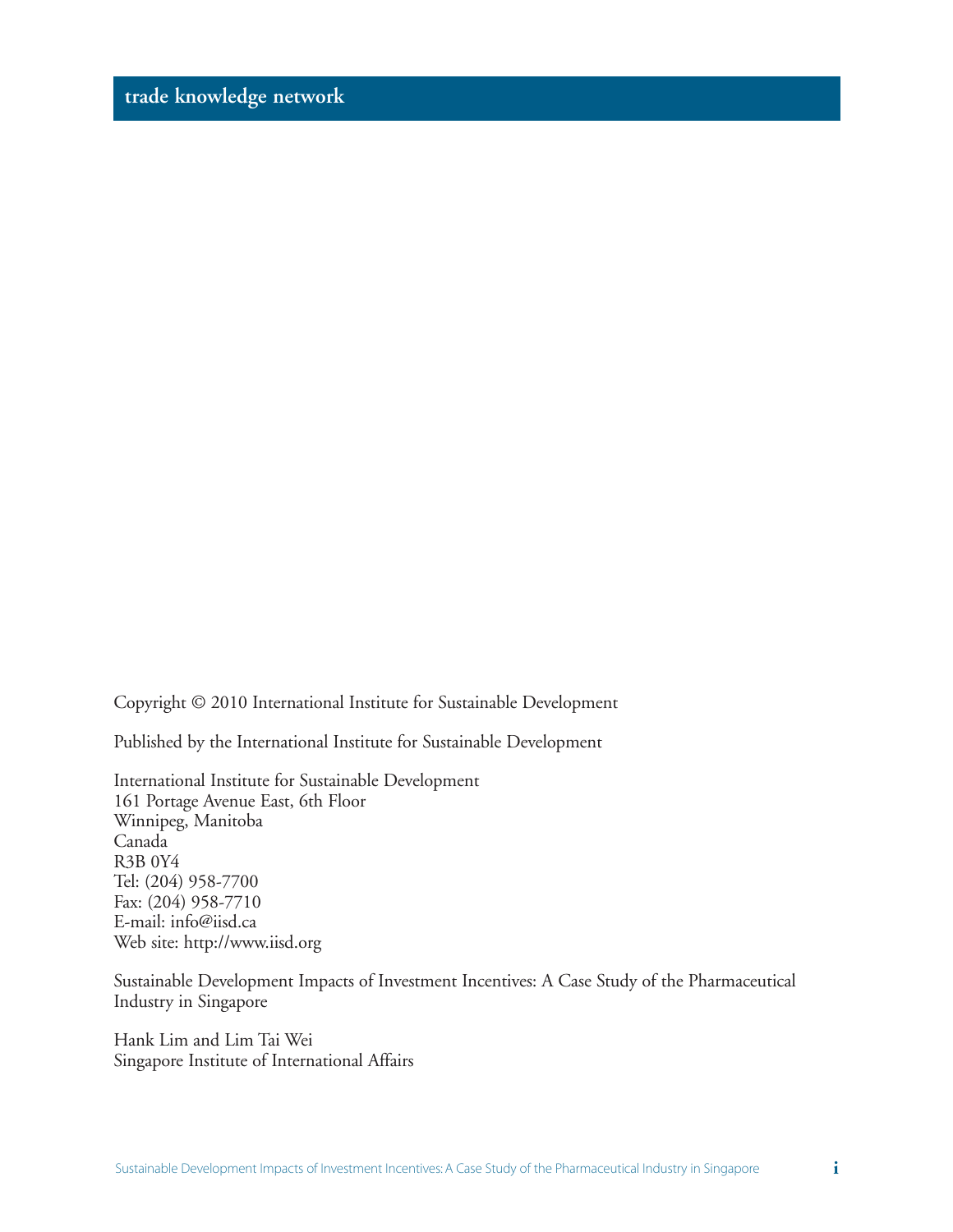# **About the Trade Knowledge Network**

#### **http://www.tradeknowledgenetwork.net**

The Trade Knowledge Network is a global collaboration of research institutions across Africa, Asia, Europe and the Americas working on issues of trade and sustainable development. Coordinated by the International Institute for Sustainable Development (IISD), the TKN links network members, strengthens capacity and generates new research to assess and address the impact of trade and investment policies on sustainable development.

The overarching aim of the TKN is to help ensure that trade and investment contribute to sustainable development, with social development and the environment equitably addressed in trade and investment policies. The TKN furthers this aim by generating compelling research with clear policy recommendations and communicating those effectively to decision-makers nationally, regionally and globally.

The TKN is hosted by the International Institute for Sustainable Development, a Canada-based not-forprofit organization promoting change towards sustainable development. As a policy research institute dedicated to the effective communication of its findings, the Institute engages decision-makers in government, business, NGOs and other sectors in the development and implementation of policies that are simultaneously beneficial to the global economy, the global environment and to social well-being.

This study is part of a larger TKN project that seeks to better understand the impacts of investment incentives on sustainable development. Similar country case studies were carried out for the chemical industry in Indonesia (by the Center for Asia Pacific Studies at Gadjah Mada University, Indonesia), the mining industry in Vietnam (by the Central Institute for Economic Management, Vietnam) and the tourism industry in Malawi (by the University of Malawi and the South African Institute of International Affairs). In addition, a regional study examines the effectiveness of investment incentives in attracting FDI and promoting economic growth, social development and environmental protection in Southeast Asia. Finally, a checklist sets out some key issues and questions to be addressed when assessing the sustainable development impacts of investment incentives. The project outputs are available on the TKN website.

# **About the International Institute for Sustainable Development (IISD)**

**http://www.iisd.org**

The International Institute for Sustainable Development contributes to sustainable development by advancing policy recommendations on international trade and investment, economic policy, climate change, measurement and assessment and natural resources management. Through the Internet, we report on international negotiations and share knowledge gained through collaborative projects with global partners, resulting in more rigorous research, capacity building in developing countries and better dialogue between North and South.

IISD's vision is better living for all—sustainably; its mission is to champion innovation, enabling societies to live sustainably. IISD is registered as a charitable organization in Canada and has  $501(c)(3)$ status in the United States. IISD receives core operating support from the Government of Canada, provided through the Canadian International Development Agency (CIDA), the International Development Research Centre (IDRC) and Environment Canada; and from the Province of Manitoba. The Institute receives project funding from numerous governments inside and outside Canada, United Nations agencies, foundations and the private sector.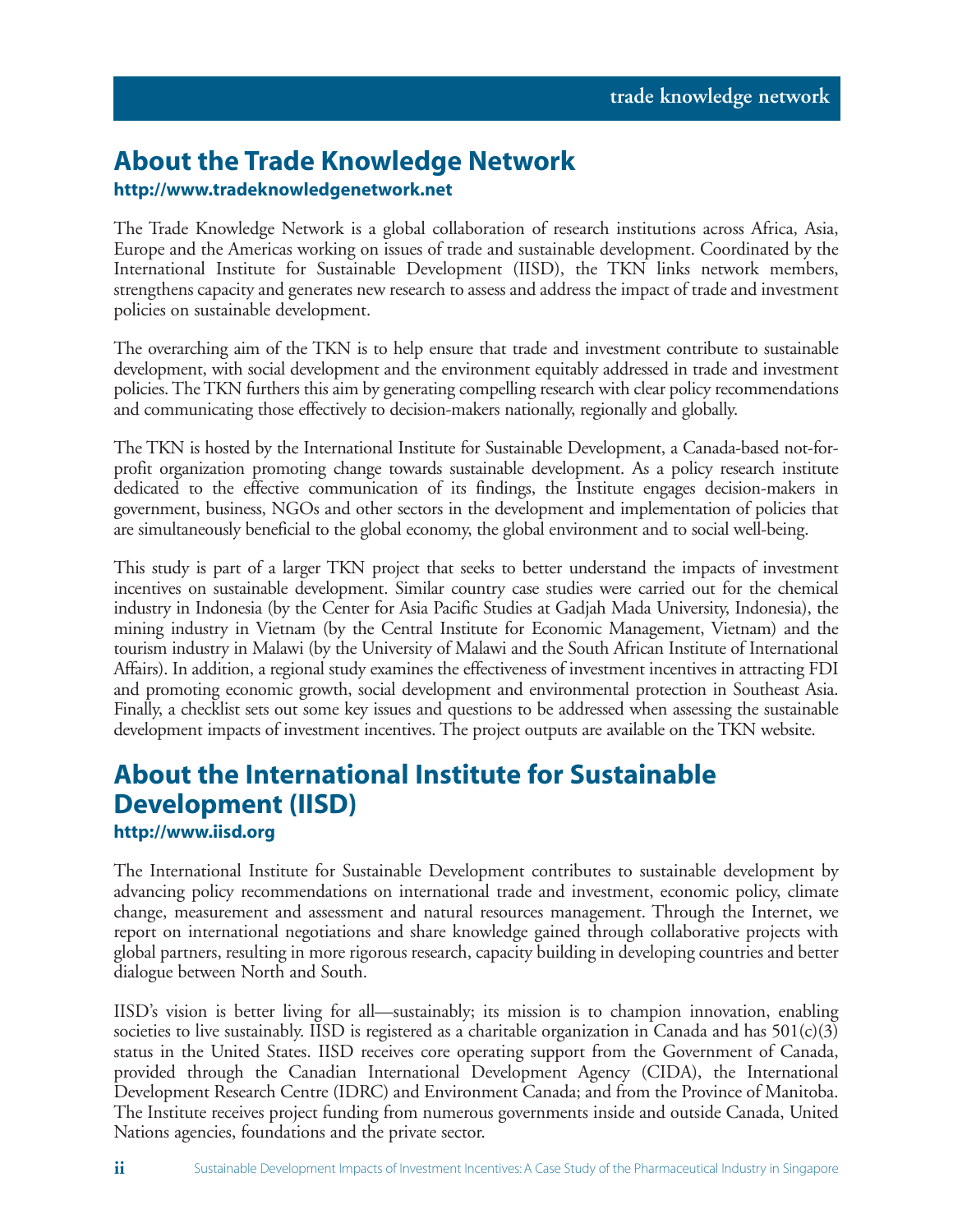# **About the Singapore Institute for International Affairs**

#### **http://www.siiaonline.org**

SIIA is an independent think tank dedicated to the research, analysis and discussion of regional and international issues. Our research and events reach out to policy makers, business leaders, professionals and youth.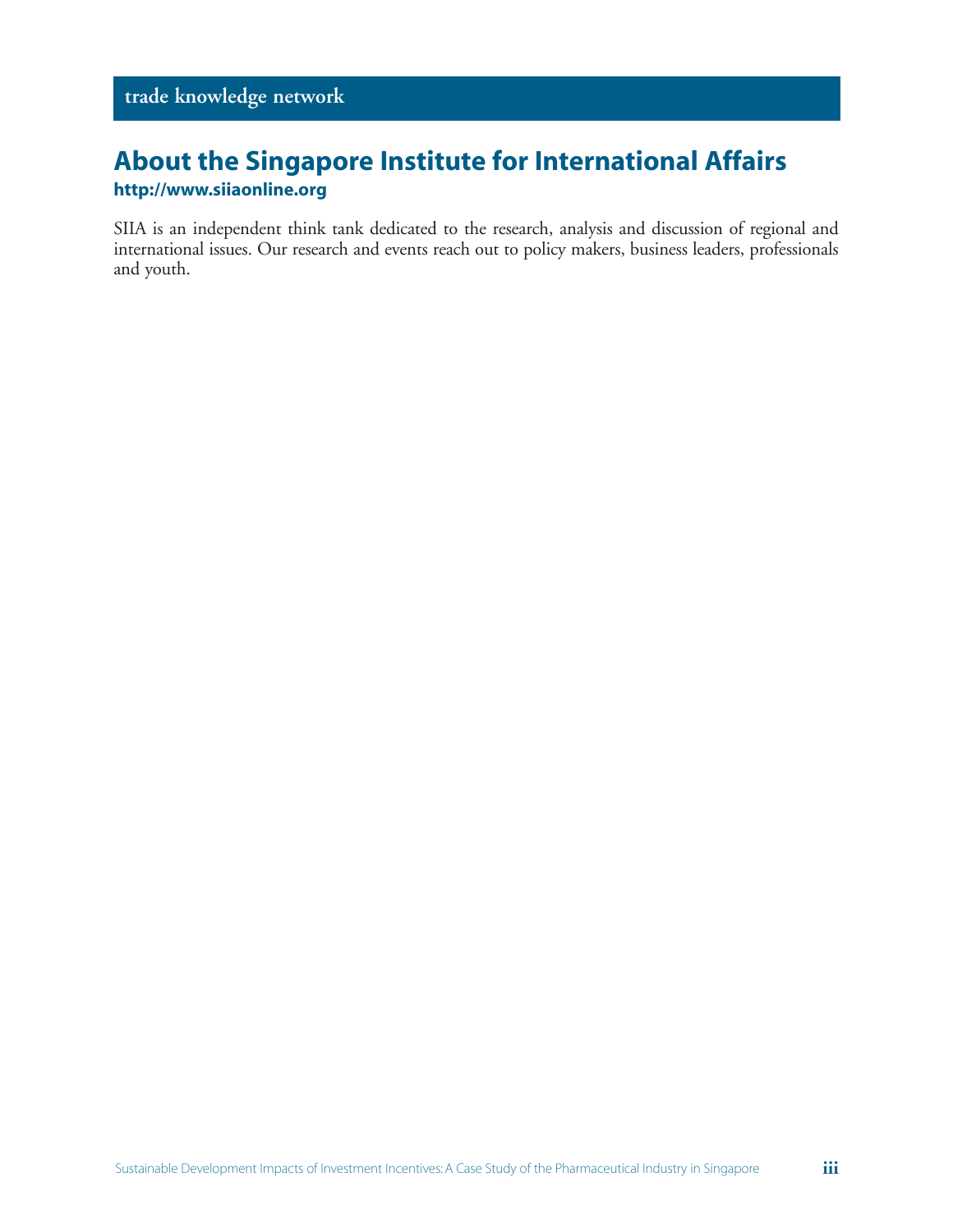# **Acknowledgements**

We wish to extend special thanks to Heike Baumüller and Oli Brown from the International Institute for Sustainable Development and Kenneth P. Thomas from the University of Missouri-St. Louis for their guidance on the research methodology and their valuable comments on various drafts of the study. We are particularly grateful to Heike Baumüller for her extensive editorial inputs at the final stages of the publication process.

# **Exchange Rate**

1 Singapore dollar (SGD) = 0.7110 US dollar (USD) (as of 22 December 2009)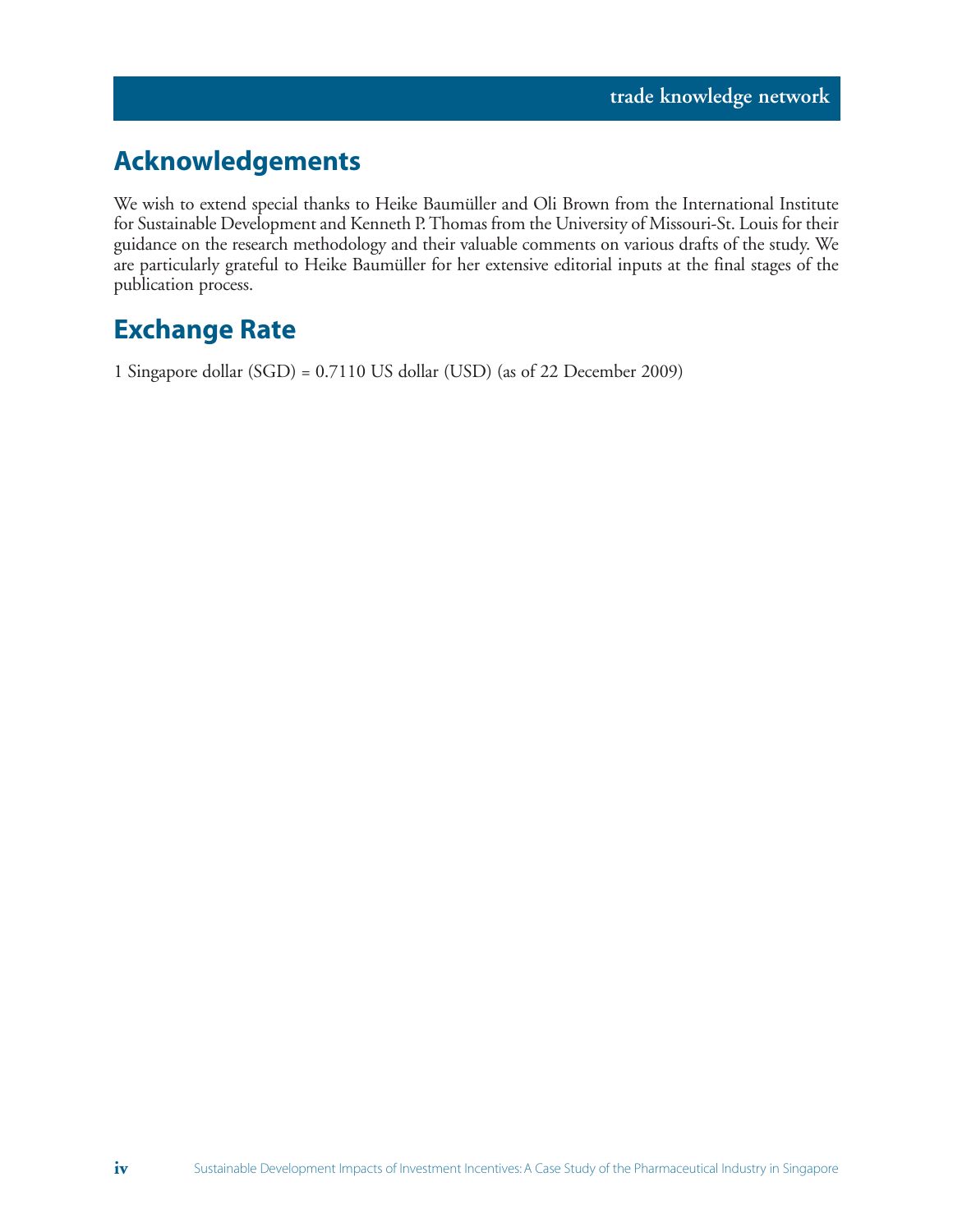# **Table of Contents**

|    | Acronyms and Abbreviations                                                                                                                                                                                                                                                 | vi                                                                                            |
|----|----------------------------------------------------------------------------------------------------------------------------------------------------------------------------------------------------------------------------------------------------------------------------|-----------------------------------------------------------------------------------------------|
|    | <b>Executive Summary</b>                                                                                                                                                                                                                                                   | vii                                                                                           |
|    | 1. Introduction                                                                                                                                                                                                                                                            | $\mathbf{1}$                                                                                  |
| 2. | Role of Foreign Direct Investment<br>2.1 The role of FDI in Singapore<br>2.2 Towards a knowledge-based economy<br>2.3 How is Singapore going about setting up a knowledge-based economy?<br>2.4 Importance of the biomedical industry                                      | $\mathbf{1}$<br>$\overline{\mathbf{c}}$<br>$\mathfrak{Z}$<br>$\mathfrak{Z}$<br>$\overline{4}$ |
|    | 3. Investment Incentives for the Biomedical Industry<br>3.1 Incentives available to foreign and domestic investors<br>3.2 Financial incentives for the biomedical industry<br>3.2.1 Expenditure on infrastructure<br>3.2.2 Subsidies for R&D<br>3.2.3 Support for training | 5<br>5<br>6<br>6<br>7<br>7                                                                    |
|    | 4. Making up for the Electronics Sector: Have Singapore's Biomedical Policies Worked?<br>4.1 Attracting foreign investments to Singapore<br>4.2 Contribution to employment<br>4.3 Has diversification been successful?<br>4.4 Spillover effects                            | 8<br>8<br>11<br>11<br>12                                                                      |
|    | 5. Lessons for Other Southeast Asian Economies<br>5.1 Public administration and governance<br>Institutions<br>5.2<br>5.3 Infrastructure<br>5.4 Clustering                                                                                                                  | 13<br>13<br>14<br>15<br>15                                                                    |
| 6. | Conclusions and Recommendations<br>6.1 Finding niche areas<br>6.2 Capitalizing on future trends of regionalism                                                                                                                                                             | 16<br>16<br>17                                                                                |
|    | Bibliography                                                                                                                                                                                                                                                               | 18                                                                                            |
|    | <b>Tables and Boxes</b>                                                                                                                                                                                                                                                    |                                                                                               |
|    | Table 1: Performance of the BMS industry, 2000-08                                                                                                                                                                                                                          | 4                                                                                             |
|    | Table 2: FDI by manufacturing industry, 2001-07                                                                                                                                                                                                                            | 9                                                                                             |
|    | Table 3: Return on FDI by manufacturing industry, 2003-07                                                                                                                                                                                                                  | 9                                                                                             |
|    | Box 1: Novartis case study                                                                                                                                                                                                                                                 | 10                                                                                            |

**v**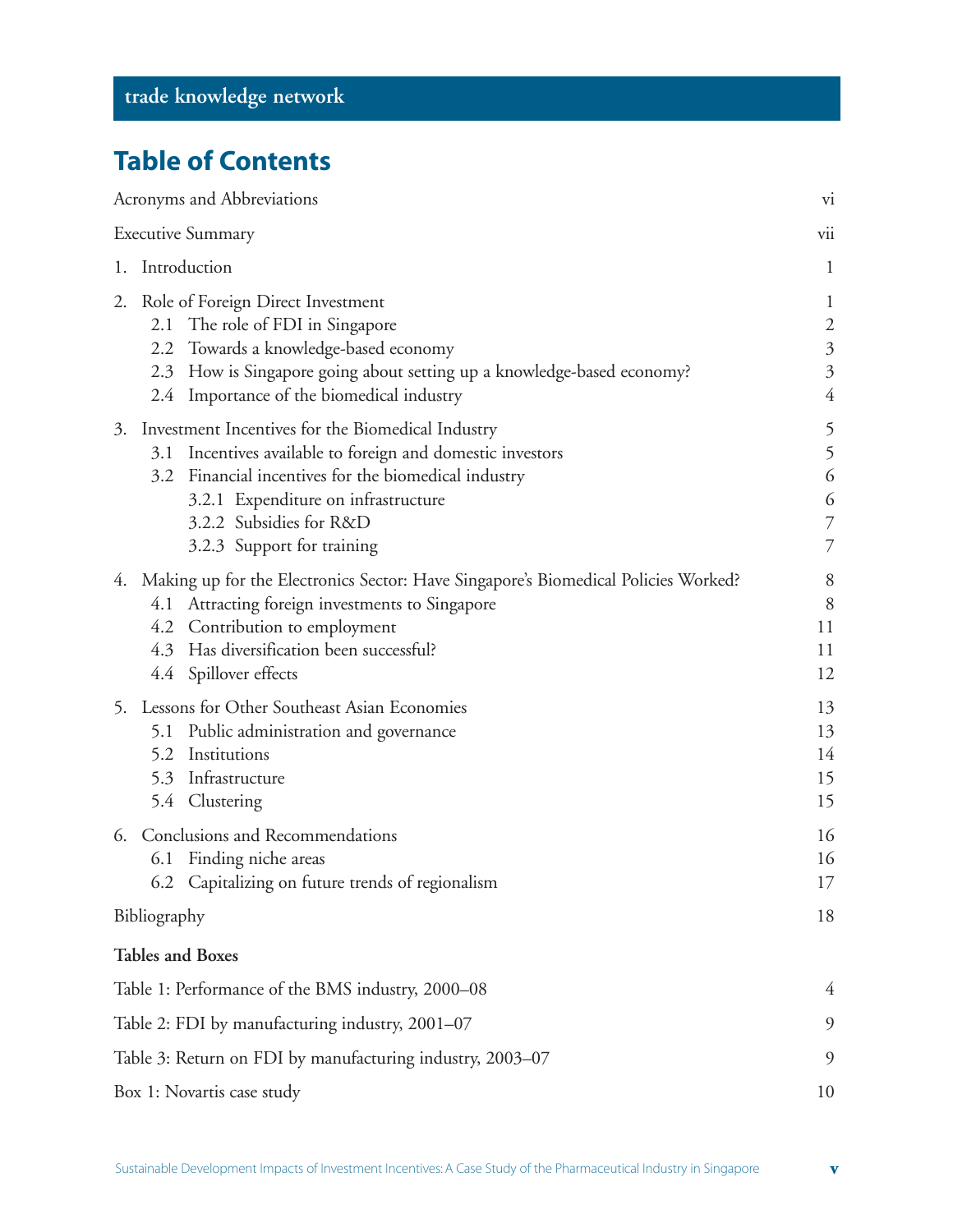# **Acronyms and Abbreviations**

| A*STAR       | Agency for Science, Technology and Research |
|--------------|---------------------------------------------|
| AIA          | <b>ASEAN</b> Investment Area                |
| <b>ASEAN</b> | Association of Southeast Asian Nations      |
| <b>BMRC</b>  | <b>Biomedical Research Council</b>          |
| <b>BMS</b>   | biomedical sciences                         |
| <b>EDB</b>   | Economic Development Board                  |
| <b>FDI</b>   | foreign direct investment                   |
| <b>GDP</b>   | gross domestic product                      |
| <b>MNC</b>   | multinational company                       |
| R&D          | research and development                    |
| SGD          | Singapore dollar                            |
| <b>USD</b>   | U.S. dollar                                 |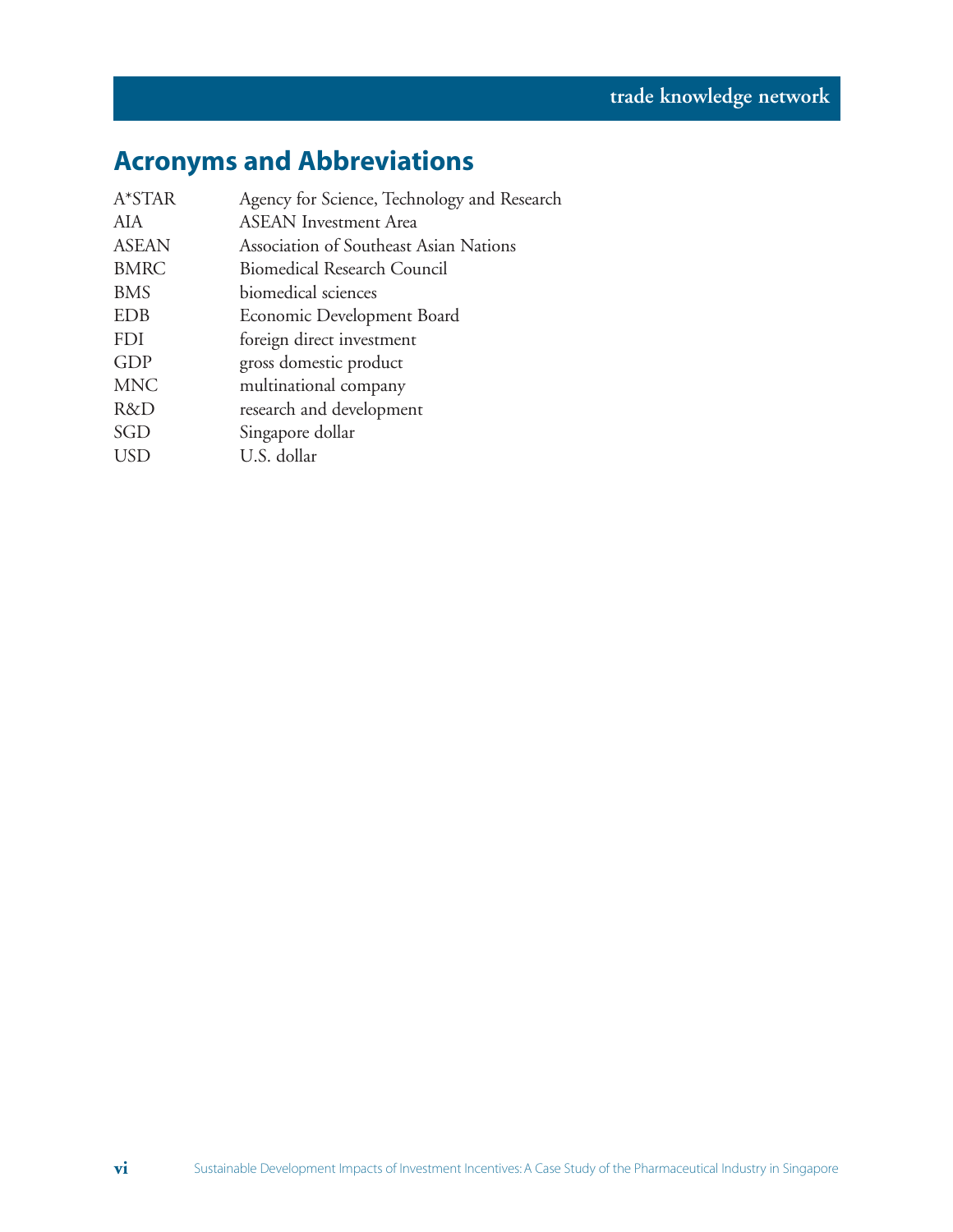### **Executive Summary**

The Singapore government has embarked on an integrated strategy to develop a globally competitive pharmaceutical and biomedical industry in Singapore, with a focus on human healthcare applications as its niche. The biomedical sector is to make up for the relative decline of the manufacturing sector in Singapore, caused by the gradual erosion of the electronics industry, which used to contribute nearly half of Singapore's manufacturing output. The government's strategy has been multifaceted and has included initiatives both to attract foreign investment and nurture a domestic industry. It has also involved boosting investment across the various supporting services to ensure the industry's long-term growth in the face of competitive pressures.

Singapore has invested over SGD 3 billion (USD 2.1 billion) in the biomedical sciences (BMS) initiative that was launched in 2000, including a second tranche of SGD 1.5 billion (USD 1 billion) in 2006 to build up translational and clinical sciences capabilities. The continuing expansion of the sector will depend on whether investment poured into the industry can be translated into commercial success. Much of the government's efforts to bolster research and development (R&D) is centred on the multimillion dollar Biopolis hub. Biopolis, which opened in late 2003, consists of a cluster of seven purpose built buildings to house 2,000 researchers working in privately and publicly funded R&D activities. Already close to its current capacity, Biopolis will ultimately serve as the hub of a 200 hectare BMS cluster. Biopolis today hosts international centres such as the Swiss House, the UK's Science and Technology Office and the Regional Emerging Disease Intervention Centre, as well as international scientific conferences and symposiums.

In terms of funding, Singapore's Economic Development Board (EDB) has led the government's efforts to develop a BMS and pharmaceutical cluster. The EDB has established three principal implementing agencies to focus on developing areas regarded as key to the sector's continued growth: the BMS Group, established in 2000 within the EDB; the Agency for Science Technology and Research (A\*Star), which seeks to provide high quality human capital for the biomedical industry, primarily through the management of five research institutes and the provision of research funding for university and hospital researchers; and Bio\*One Capital, a fund management company with assets of USD 700 million, which makes strategic investments in biotechnology companies and start-up ventures, with the goal of creating highly skilled jobs and transferring technology and expertise to Singapore.

#### **Have Singapore's biomedical policies worked?**

Life sciences and biomedical industries are a business with a long gestation period and it would therefore be unrealistic to expect a windfall or the discovery of a blockbuster drug or therapy within a few years of launching. The Singapore government has committed to providing long-term investments to grow the biomedical industry. Initially, the focus is on foundational work by putting in place core expertise in biomedical research and building a global reputation as a long-term player in this industry.

Singapore's biomedical policies are aimed at luring foreign investors to set up operations in the city state. Investment incentives—including generous tax benefits, infrastructure provision and the training of personnel—are a central part of this strategy. Core research capabilities developed in Singapore's public research institutes have resulted in collaboration with multinationals such as GlaxoSmithKline and Novartis, which have set up R&D facilities in Biopolis, often paving the way for value added activities. By 2007, the pharmaceutical and biomedical sector had drawn in the largest share of foreign direct investment (FDI) and pharmaceutical products had generated one of the highest returns within the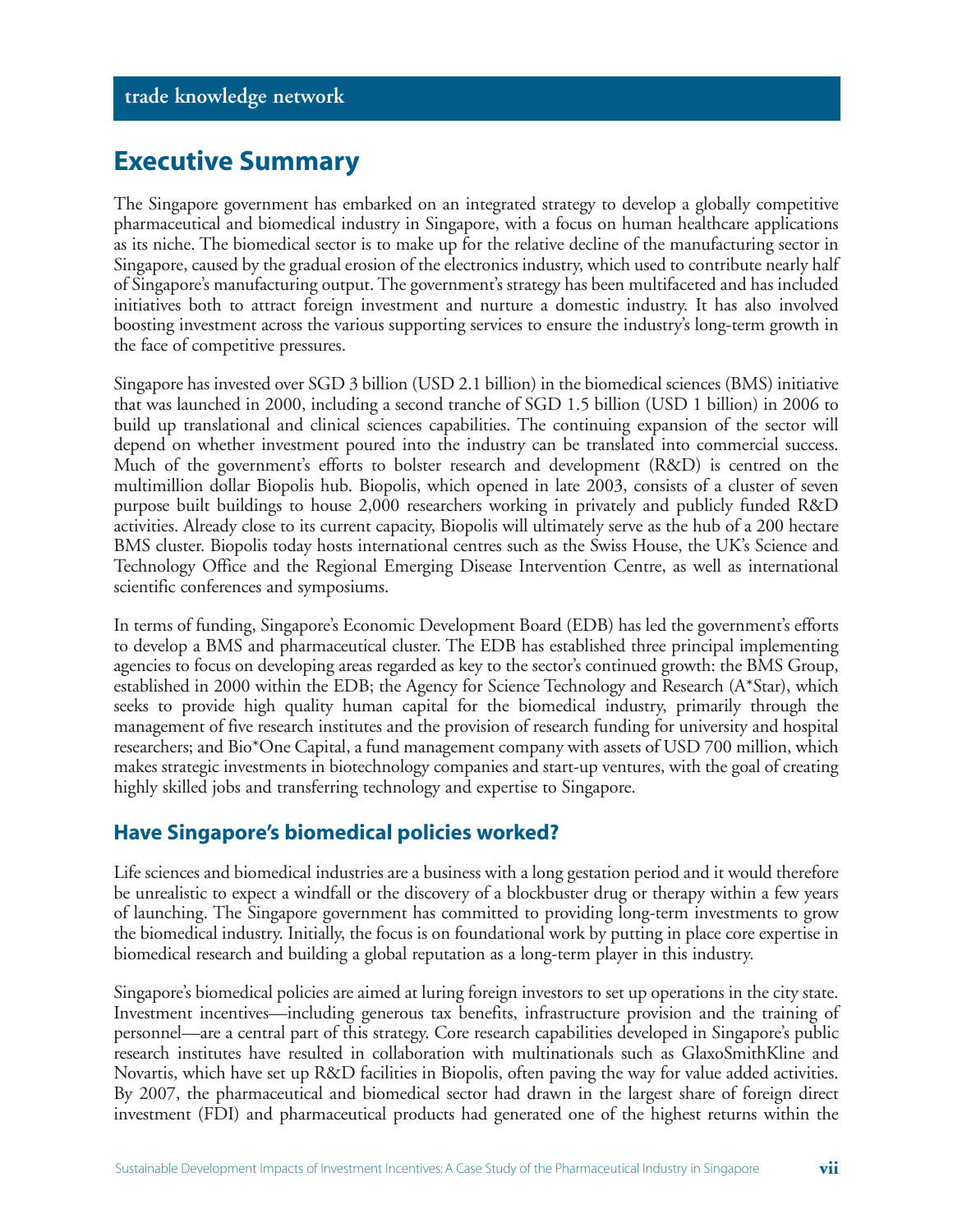manufacturing sector. This is a promising development, although it remains unclear whether these investment trends will be sustainable.

Between 2000 and 2007, employment in the biomedical sector almost doubled from 5,880 to 11,500 people. Investment in 2007 alone contributed more than 1,700 jobs. Over the next few years, the expansion of the BMS sector is predicted to contribute more than 5,000 jobs for engineers, scientists, technicians and corporate executives across manufacturing and R&D. The type of employment created by the BMS sector could bring additional spillovers, including the goods and services consumed by foreign skilled workers with higher disposable incomes and the brainpower they bring to the city state that could spur further entrepreneurial efforts in Singapore. However, although high in value added, the BMS sector has limited employment prospects for the workforce compared to other manufacturing subsectors, especially electronics, whose decline the BMS sector is meant to mitigate.

The government's efforts to strengthen the BMS sector are part of a larger strategy to diversify the economy since the 1997–98 financial crisis. The aim is to reduce the country's susceptibility to external volatility and bolster its competitiveness in the face of increasing regional competition. The government's success in attracting the leading multinational pharmaceutical firms to the city state has been the main engine of growth in this diversification strategy by introducing alternatives to electronics and chemical manufacturing. In addition to GlaxoSmithKline and Novartis, foreign firms that have recently established operations include Pfizer, Merck, Aventis, Eli Lilly, Wyeth, Roche and Schering-Plough.

There may also be a danger that governments may pay too many incentives and actually reduce national welfare, a situation that is more likely when there is a multitude of governments bidding for FDI. Thus, incentives should be part of a comprehensive industrial policy that may include incentives to domestic companies to make them better able to absorb spillovers. Singapore is one of the freest economies in the world. It cannot institute economic policies that discriminate against local companies, even in a sunrise sector like the biomedical industry. In practice, however, the beneficiaries are overwhelmingly foreign companies. There is a perception that the domestic sector is therefore less equipped to extract benefits from the incentives and that the government is less attentive to small and medium-sized domestic firms in its overall economic strategy. Thus, additional policies may be needed to help local firms build up their capabilities to similarly benefit from the biomedical sector's incentives.

The stimuli to nudge Singapore in the BMS direction are also present in the advanced developing country members of the Association of Southeast Asian Nations (ASEAN) such as Malaysia and Thailand. These countries may find Singapore to be an interesting case study that they could learn from. Singapore's experience shows that success in the competitive arena of life sciences, and in particular biotechnology, can benefit from at least four factors: strong public administration and governance, effective institutions, infrastructure development, and clustering.

#### **Looking ahead**

**viii**

To continue to invest and build on the basic biomedical science research capabilities in A\*STAR and Singapore's universities, Singapore should focus on developing highly competitive programs in selected disease areas where Singapore has comparative advantages, given the presence in its population of three Asian ethnic groups and the higher prevalence of specific types of medical disorders. This effort should be funded through the Singapore government's commitment of allocating SGD1.55 billion to support translational and clinical research, with a performance review every five years. By investing in niche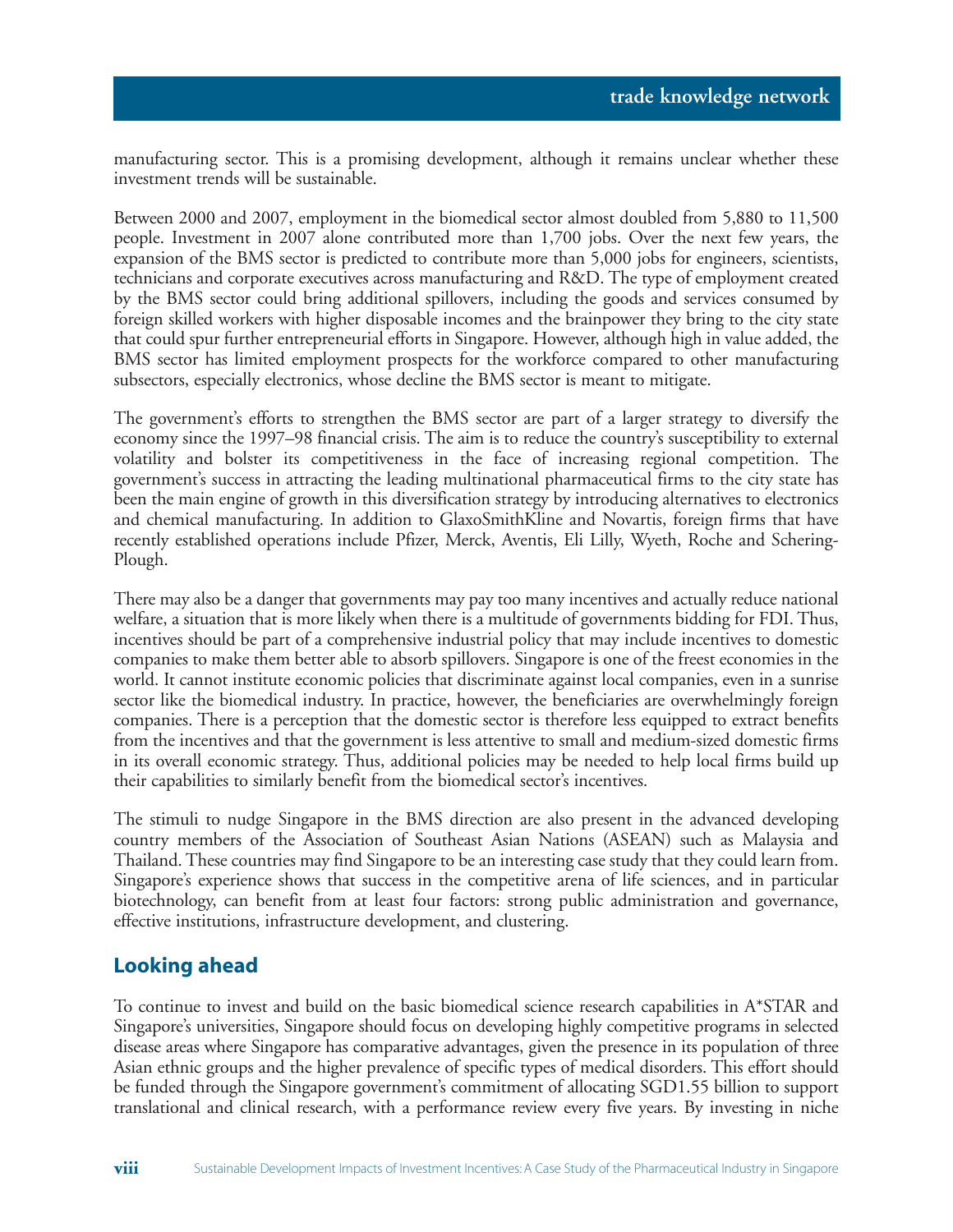ethnic-related, disease-specific research, the government would have taken up the burden of doing the basic foundation groundwork for the private sector by laying out specific diseases that affects the major ethnic groups in Asia, all present in multi-racial Singapore. This can then draw private sector companies, both foreign and local to continue and expand on such research to develop new drugs or nutritional products.

Progressive regional integration through ASEAN can also provide opportunities for Singapore to strengthen the biomedical sector. The ASEAN Investment Area was created to ensure that investments flow freely within the region and allow investors to harness the various complementary advantages of ASEAN member countries in order to maximize business and production efficiency at lower costs. In addition, Singapore can tap into the ASEAN market, one of the fastest growing in the world with an expanding middle class of demanding consumers who are well connected to the rest of the world.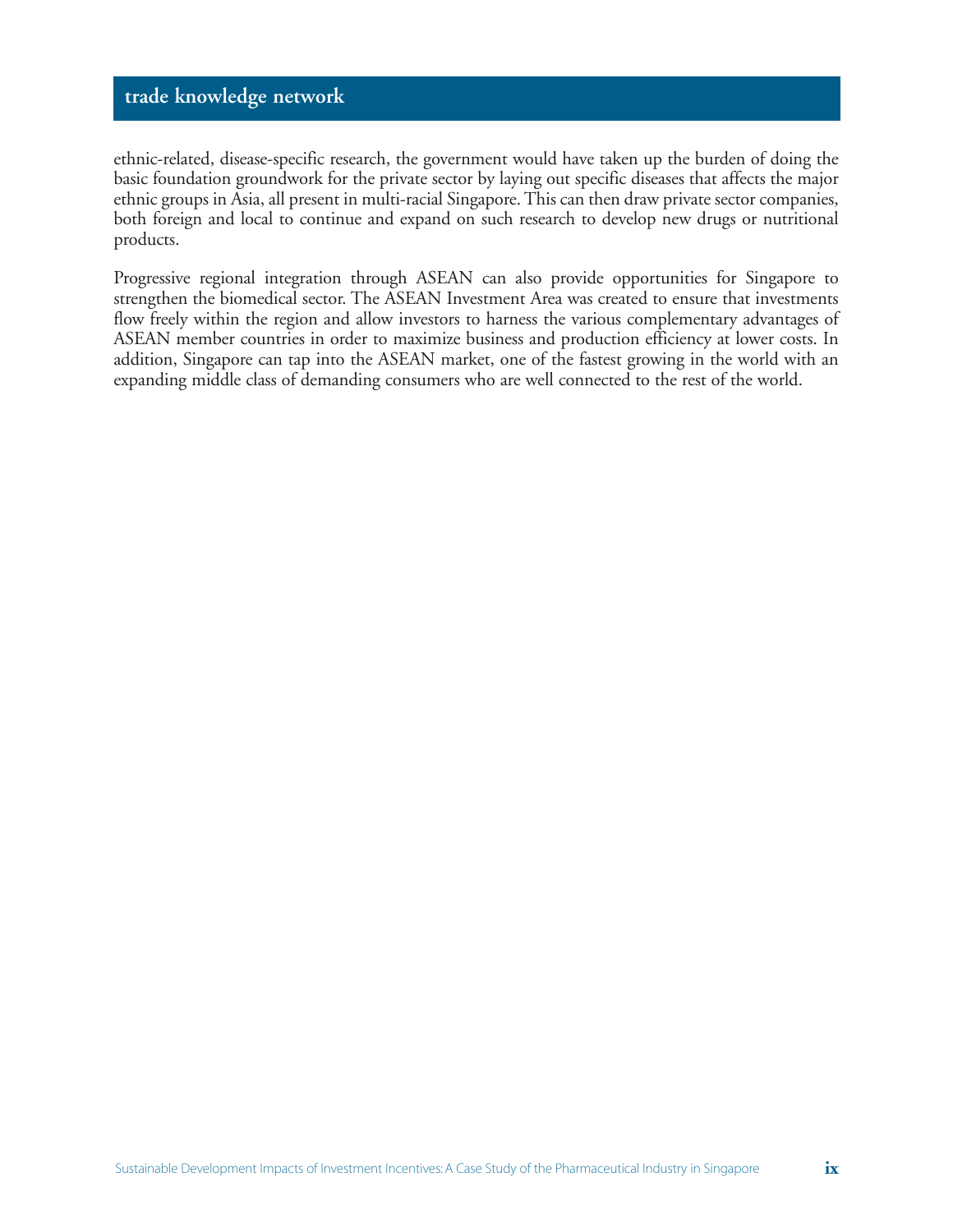# **1. Introduction**

In the mid-1960s, Singapore began to seriously turn its attention towards export oriented industrialization. As part of this strategy, the city state threw its doors open to foreign investors, luring them with generous tax benefits and other investment incentives. More recently, the government has turned its attention to knowledge intensive industries in an effort to create employment, remain competitive in the face of rising wages and enable its own companies to move up the value chain. Investment incentives continue to play an important role in Singapore's strategy; by 2007 Singapore had clinched the global top spot for attractive investment incentives in the *World Competitiveness Yearbook*.

The life sciences and biomedical industry (hereafter referred to as the biomedical industry) is one such knowledge intensive sector that has seen significant government investments to create an attractive business environment for foreign investors. The Singapore government has committed itself to longterm investments to grow this sector, with an initial focus on foundational work. The emphasis has been on developing local expertise in biomedical research and building a reputation as a key player in this industry, with a view to attracting global talents and large multinationals.

In discussing this sector, it is important to note that the industry is inherently difficult to evaluate, given that it usually takes about 10 years before biotechnology research can be translated into commercial profits. The biomedical industry is a business with a long gestation period and therefore it would be unrealistic to expect a windfall or the discovery of a blockbuster drug or therapy within a few years of launching. This is therefore a comparatively new industry in the global context, and especially recent in Southeast Asia, particularly on the higher value-added components of biomedical research. Thus, large data sets are not available and there are challenges in accessing the public and private sectors. This report was produced within this constraint.

Nevertheless, although the sector's development is still at an early stage, a number of preliminary conclusions can be drawn on whether the government's strategy to provide generous incentives to foreign investors—and in particular financial incentives—has indeed helped to attract foreign investments and how these investments in turn have impacted employment creation, brought about economic diversification and generated spillover effects for the wider economy. The paper will also assess to what extent Singapore's experience might be transferable to other Southeast Asian economies.

# **2. The role of Foreign Direct Investment**

Governments compete for investment using location subsidies for two reasons: their need for investment and the fact that capital is mobile. The first element requires governments to negotiate with owners of capital over the conditions of investment. The second element, in turn, creates the competitive aspect of this relationship insofar as a given investment potentially could be located in more than one jurisdiction. At the same time, governments also face political pressure to "win" investment and thereby gain employment and tax revenue, further driven by substantial press coverage emphasizing the importance of providing incentives to attract investment (Thomas, 2007).

A number of policy objectives motivate the use of investment incentives. Firstly, incentives affect investment location, given that a site location decision maker will, in the final stages of the decisionmaking process, only be talking to locations that are inherently profitable. Even if all the other finalists are inherently profitable locations as well, something needs to differentiate them (Thomas, 2007). Investment capital, being mobile and market driven, gravitates towards countries or economies that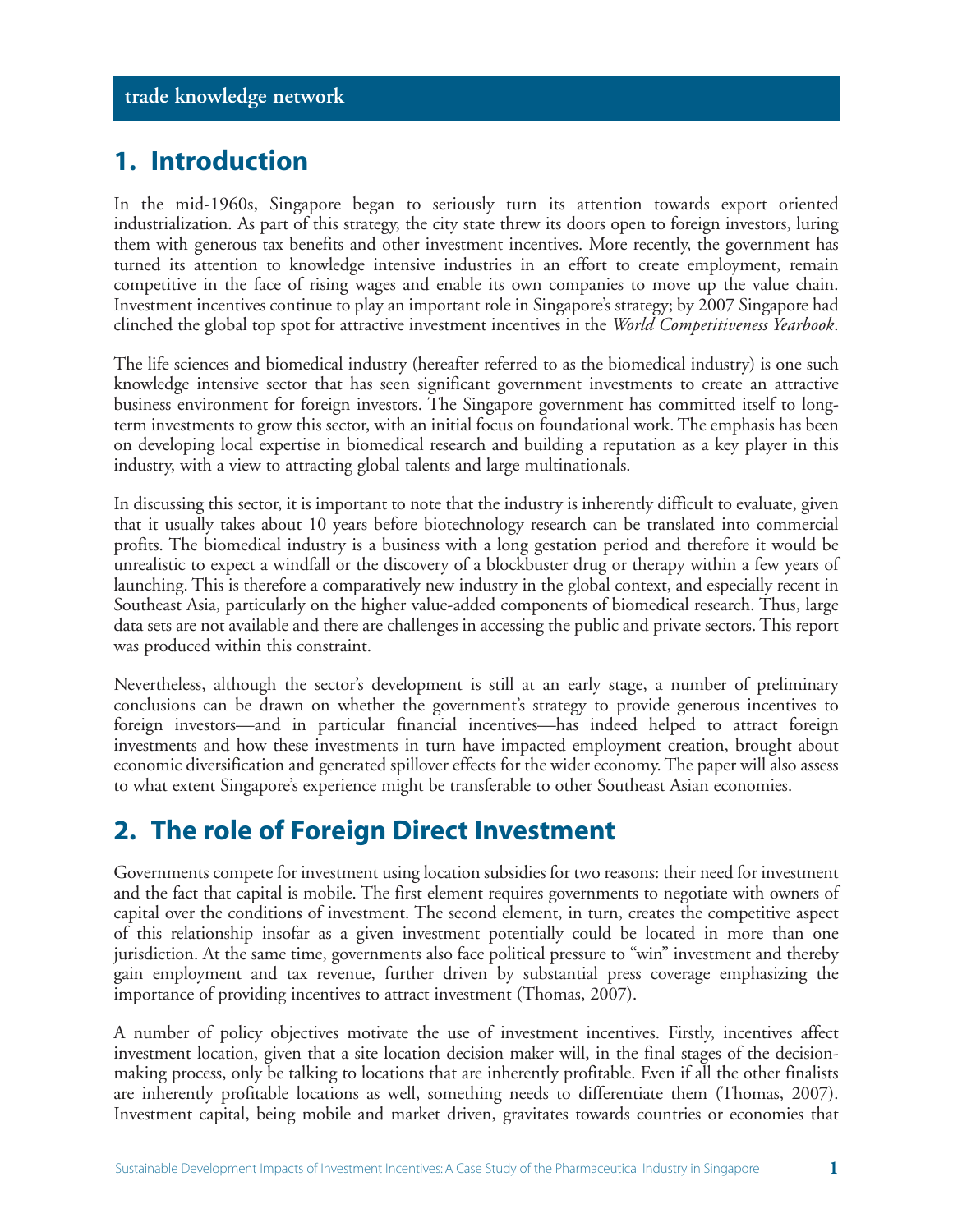provide investors with higher and secured net returns. Secondly, investment incentives may promote efficiency if they increase activities with positive externalities, such as research and development (R&D) or training, beyond what the recipients would have done in the absence of the subsidy.

Foreign direct investment (FDI) is a composite bundle of capital, know-how and technology. Its main contribution to growth is through the transfer and diffusion of technology, knowledge and skills in the countries attracting the FDI (Jensen, 2006). It is important to note that globalization also leads to an increasing number of locations that are inherently profitable for any given investment. Singapore has to cope with the trend of increasing competition among developing and industrialized countries for particular investments, particularly in the manufacturing sector. Through its incentives policy, Singapore is trying to differentiate itself in particular from other new emerging economies in the East/South Asian regional biomedical industry.

FDI has played an important role in many of the economies of the region as a vital source of capital and a key factor driving export led growth in Southeast Asia. FDI also provides a mechanism for technology transfer and access to established external markets. Foreign firms have by no means been the only actors, but they have played a leading role in those sectors with the fastest export growth. Through such investments, host economies have rapidly been transformed from agricultural producers and suppliers of raw materials into major producers and exporters of manufactured goods (Thomsen, 1999).

#### **2.1 The role of FDI in Singapore**

The Singapore government's objective of attracting multinational companies (MNCs) to establish manufacturing facilities in Singapore is not only to provide employment, but is also undertaken with the hope that sophisticated foreign technology would "trickle down" to local companies. Being at the forefront of innovation, their presence can provide a way of keeping up with technological progress. In addition to these advantages, MNCs also possess internationally established brand names, a global marketing presence and superior knowledge of marketing channels, as well as access to international flows of information (Dean, 2000).

In the early years of industrialization, Singapore depended on labour intensive industries to create much needed jobs for the population and attracted FDI to build up its economy (Lim, 2005). As part of this strategy, the Singapore Economic Development Board (EDB) was set up in 1961 with a budget of SGD 100 million (USD 71 million) to convince foreign investors that Singapore was a good place for business (Than, 1999). In the 1960s foreign companies started coming to the city state, with cumulative investment in manufacturing rising from SGD 157 million (USD 112 million) in 1963 to SGD 995 million (USD 708 million) in 1970 and SGD 3 billion (USD 2.1 billion) in 1974 (Rodan, 1997).

At the same time, employment opportunities grew significantly. Unemployment rates fell from nine per cent in 1965 to less than four per cent in 1974 (Rodan, 1997). By the 1970s, unemployment was no longer a problem and industrial development was surging ahead. EDB marketed Singapore as a quick operations startup location where factories were built in advance of demand and a highly skilled workforce was readily available. FDI promotion had become an important economic development strategy and the enthusiasm to attract investment became evident in the rise of government sponsored marketing campaigns to attract MNCs.

The industries that Singapore had managed to attract through its foreign investment policies until the beginning of the 1980s were labour intensive, of a low technological standard and required relatively low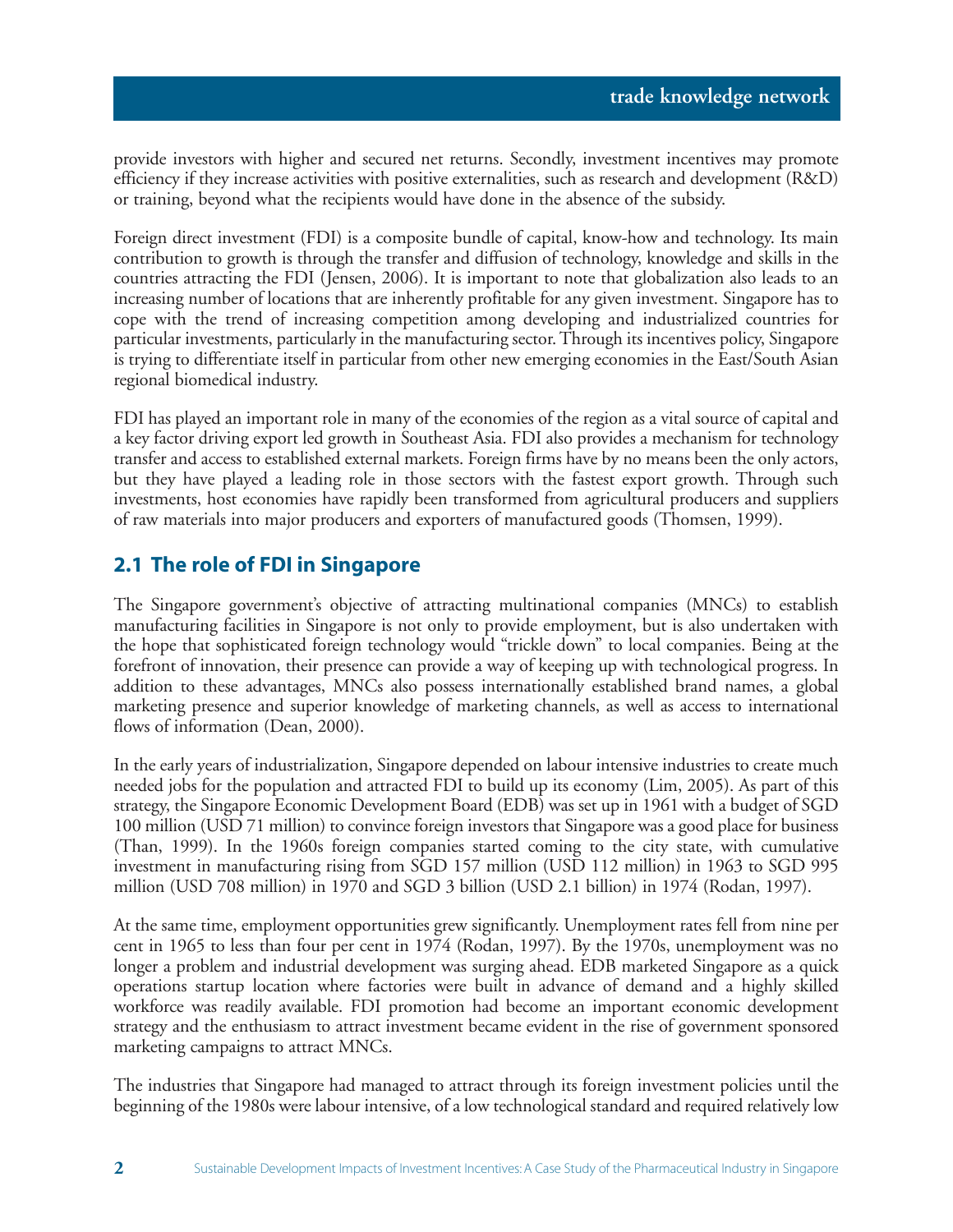skill levels. It was at this point that Singapore's "Second Industrial Revolution" was devised, which comprised a strategy to increase the technological sophistication of the island's manufacturing base with a shift to knowledge intensive activities such as R&D, engineering design and computer software services. The vision was for Singapore to become 'a total business centre' and a major regional business hub where MNCs would base their entire operations for East Asia and the western Pacific (Rodan, 1997). The government was also seeking to encourage wage increases, in contrast to its earlier policies of suppressing labour costs.

Overall, Singapore has made remarkable progress since the early 1960s. Some 7,000 MNCs now operate in the country, with about half having regional operations (EDB, n.d.). Singapore is now Southeast Asia's fourth largest economy (Adam, 2008).

#### **2.2 Towards a knowledge-based economy**

In a knowledge-based economy, the basis for competitiveness will be the ability to absorb, process and apply knowledge. Traditional factors of production such as land, raw materials and muscle power will therefore no longer be the primary sources for the creation of wealth; instead, the key success factor will be the knowledge residing in individuals and systems. Science and technology in particular, which has led to quantum leaps in productivity and competitiveness even in existing industries, will be the key driving force (Teo, 1999).

Singapore's focus on the knowledge-based economy is motivated by the reality that the city state cannot compete on labour or capital; rather, it must now compete on skills. Singapore has to continually upgrade into high value added manufacturing and services to move up the value chain. At the same time, globalization is triggering the restructuring of companies, industries and national economies, causing corporations to downsize, relocate and re-engineer production processes (Chia, 2001).

Therefore, the knowledge-based economy has become a crucial avenue for creating wealth and sustaining the economy. As Singapore moves out of the low wage, low cost league of economies, it has to compete with advanced industrialized countries and their knowledge-based enterprises. In these enterprises people and their ideas and capabilities should be the key source of wealth and opportunities (Chia, 2001).

#### **2.3 How is Singapore going about setting up a knowledge-based economy?**

Singapore is now in a transition between the investment driven and innovation driven phases of development. However, moving on to the next phase of development will not happen automatically (Lim, 2002a). Instead of resources driving growth, total factor productivity, particularly innovation, becomes more important. Instead of focusing only on managing labour and capital, Singapore now also needs to understand how to manage knowledge and intellectual capital.

To move Singapore towards a knowledge-based economy, the government is developing two key ingredients: a knowledge infrastructure, and human and intellectual capital (Teo, 1999). Building a knowledge infrastructure allows knowledge to be transmitted, shared and built upon among the masses, among individuals in a company or organization, across companies in the same or different sector, and among countries. It consists of the physical networks and their interconnections with knowledge or "thought" centres such as universities, research institutes and business centres around the world.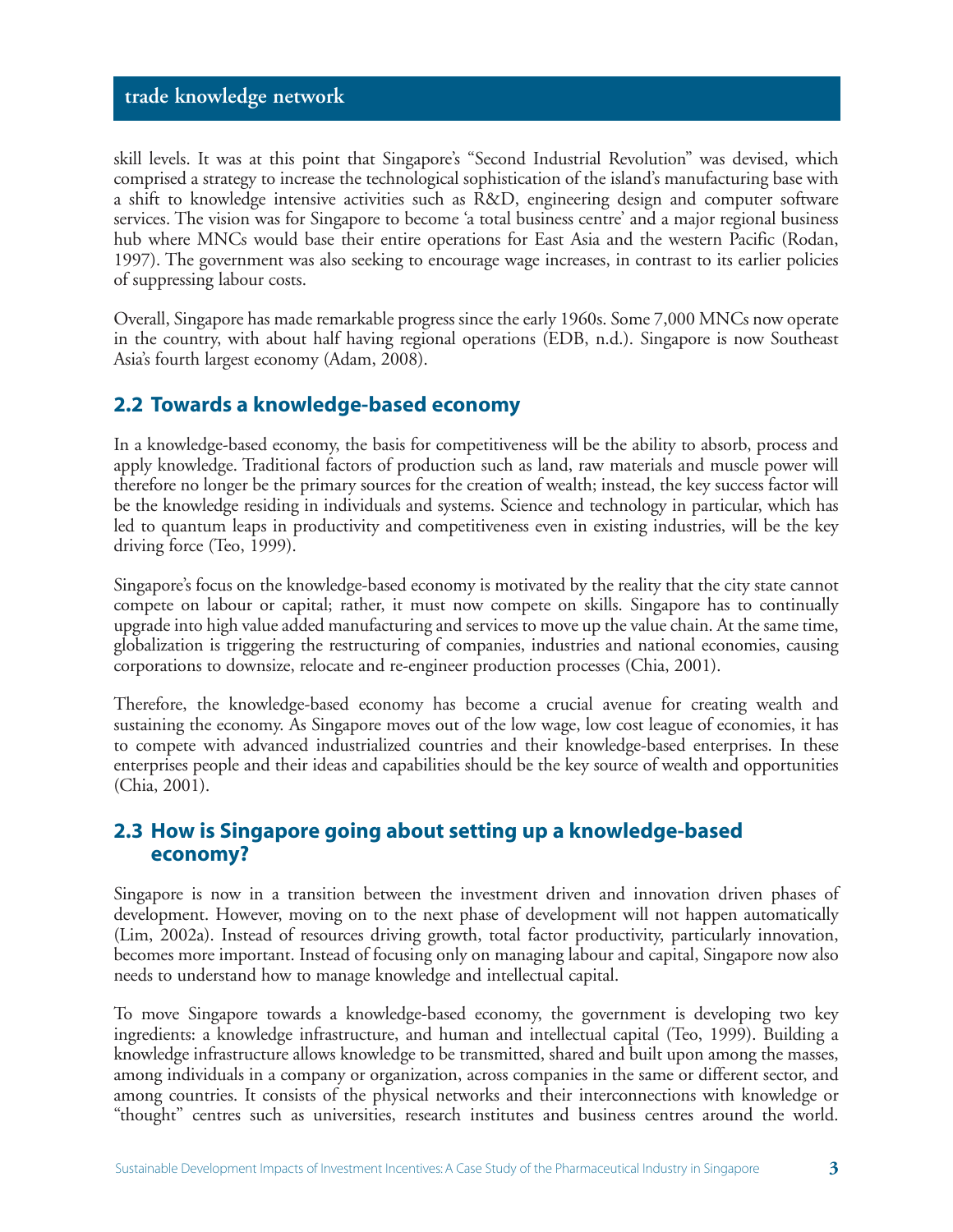Singapore has rolled out various initiatives to build a comprehensive knowledge infrastructure that will support this sharing and exchange of information and knowledge, including the nationwide broadband network Singapore ONE. In addition, its network of educational and research institutes are linked to the major knowledge and business centres of the world.

In the early 1990s, Singapore's spending on research lagged behind that of other newly industrialized Asian economies such as Taiwan and South Korea. By 2002, the city state's R&D expenditure had surged to SGD 3.2 billion (USD 2.3 billion), accounting for 2.1 per cent of its total goods and services produced. This performance is on a par with the U.S. and Japan, which typically spend between two and three per cent of their gross domestic product (GDP) in this area. Also, similar to the U.S. and Japan, the bulk of R&D funds—62.3 percent—comes from the private sector, through companies such as Hewlett Packard and Agilent Technologies, which invest heavily in fine tuning old and developing new products (Lim, 2002b).

The 2004 National R&D Survey reveals that Singapore has 765 companies reporting R&D operations (as compared to 260 companies in 1990), with more than SGD 15 billion (USD 10.7 billion) in revenue reported from sales of their products or licensing of new technologies (Lim, 2005). The private sector now employs some 11,600 research scientists and engineers, or 61 per cent of a total of 19,000 scientists and engineers. National expenditure on R&D increased sevenfold from SGD 570 million (USD 405 million) to more than SGD 4 billion (USD 2.8 billion) over the past 15 years. In 1992, Singapore held only 20 patents awarded; by 2004 more than 1,250 patents had been filed and almost 600 awarded.

#### **2.4 Importance of the biomedical industry**

The Singapore government's policy decision to enter biomedical sciences (BMS) rapidly when it detected a slowing electronics sector allowed it to specialize early in the learning curve of the biomedical industry. The government has now embarked on an integrated strategy to develop BMS in Singapore, with a focus on the application of BMS in human healthcare as its niche.

Since the government began to develop the BMS sector in 2000, output grew steadily until 2007, when it reached SGD 24 billion (USD 17 billion), before dropping to SGD 19 billion (USD 13.5 billion) in 2008 (Table 1). This marked a significant increase from SGD 6.3 billion (USD 4.5 billion) in 2000, when the government began to develop the sector in a bid at economic diversification. The value added increased from SGD 3.8 billion (USD 2.7 billion) in 2000 to SGD 13 billion (USD 9.2 billion) in 2007, dropping to SGD 10.6 billion (USD 7.5 billion) in 2008 (EDB, 2008). More details on this will be discussed in section 4.

|                                    | 2000  | 2005   | 2006   | 2007   | 2008   |
|------------------------------------|-------|--------|--------|--------|--------|
| Manufacturing output (SGD billion) |       | 17.7   |        | 24     | 19     |
| Value added (SGD billion)          | 3.8   | 9.2    | 13.6   |        | 10.6   |
| No. of employment opportunities    | 5.880 | 10.171 | 10.571 | 11.500 | 12.450 |

#### **Table 1: Performance of the BMS industry, 2000–08**

Source: EDB Singapore website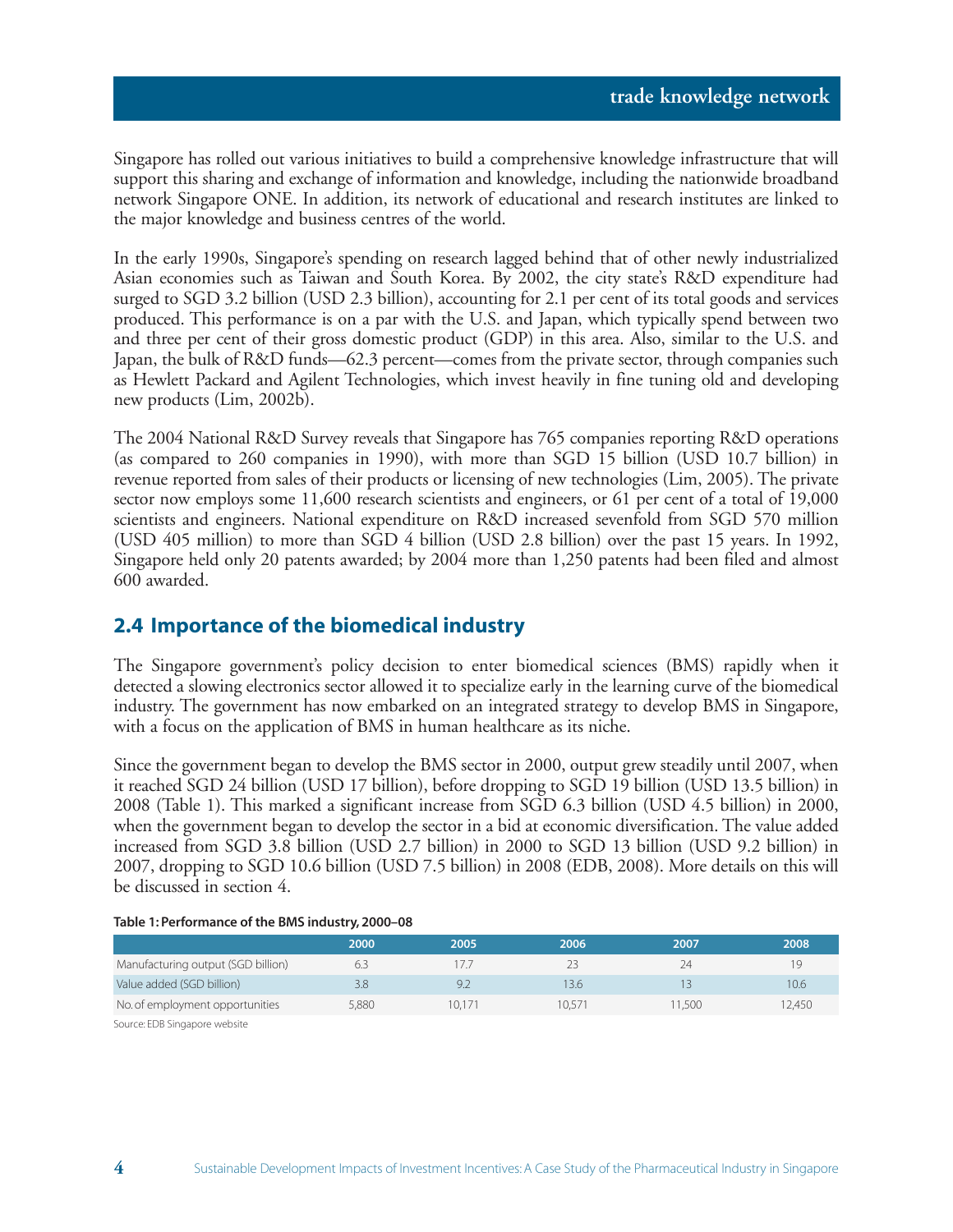### **3. Investment Incentives for the Biomedical Industry**

#### **3.1 Incentives available to foreign and domestic investors**

In Singapore, across the entire economy and range of industries, there are no laws or policies stating performance, local content or technology transfer requirements. Singapore's investment environment is among the freest in the world and the government welcomes foreign investments and participation.

The EDB provides a number of tax and grant incentive schemes for foreign and domestic investors to attract investments, including in the biomedical sector. These include the following (taken from Respondek, 2002):

- **Pioneer status:** this is allocated to new manufacturing and service investments introducing high tech skills, which qualify for complete exemption from the 25.5 per cent corporate tax on profits for 5–10 years.
- **Development and expansion incentive:** firms that engage in new projects or expand or upgrade operations in Singapore that result in significant economic spinoffs are eligible for a concessionary tax rate of 13 per cent for up to 10 years with the possibility of extension.
- **Investment allowance incentive:** companies engaged in industries like manufacturing, engineering services, R&D activities, construction or projects to reduce the consumption of water are eligible for exemption of taxable income equal to a specified proportion of new fixed investment.
- **Approved Foreign Loan Scheme:** a company that receives a minimum loan of SGD 200,000 (USD 142,000) from a foreign lender to purchase production equipment will be wholly or partially exempt from withholding tax on the interest payable to the lender.
- **Approved royalties:** full or partial exemption of withholding tax on royalties is given to eligible companies, usually subject to the condition that the tax relief does not result in an increase in tax liability in the foreign country.
- **Overseas investment incentive:** companies must be involved in overseas projects and must be 50 per cent owned by Singapore citizens or permanent residents and must be incorporated and resident in Singapore for tax purposes. Such companies can offset losses incurred from the sale of shares or liquidation of up to 100 per cent of equity invested overseas against their other taxable income.
- **Overseas enterprise incentive:** exemption of corporate tax on qualifying income earned from approved overseas investments and projects is granted for up to 10 years. Companies must be at least 50 per cent Singapore owned by Singapore citizens or permanent residents and incorporated and resident in Singapore for tax purposes.
- **Operational headquarters incentive:** entities providing management and other approved headquarters-related services to subsidiary, associated or related companies in other countries are taxed at the concessionary corporate rate of 10 percent, while global headquarters are eligible for full tax exemption.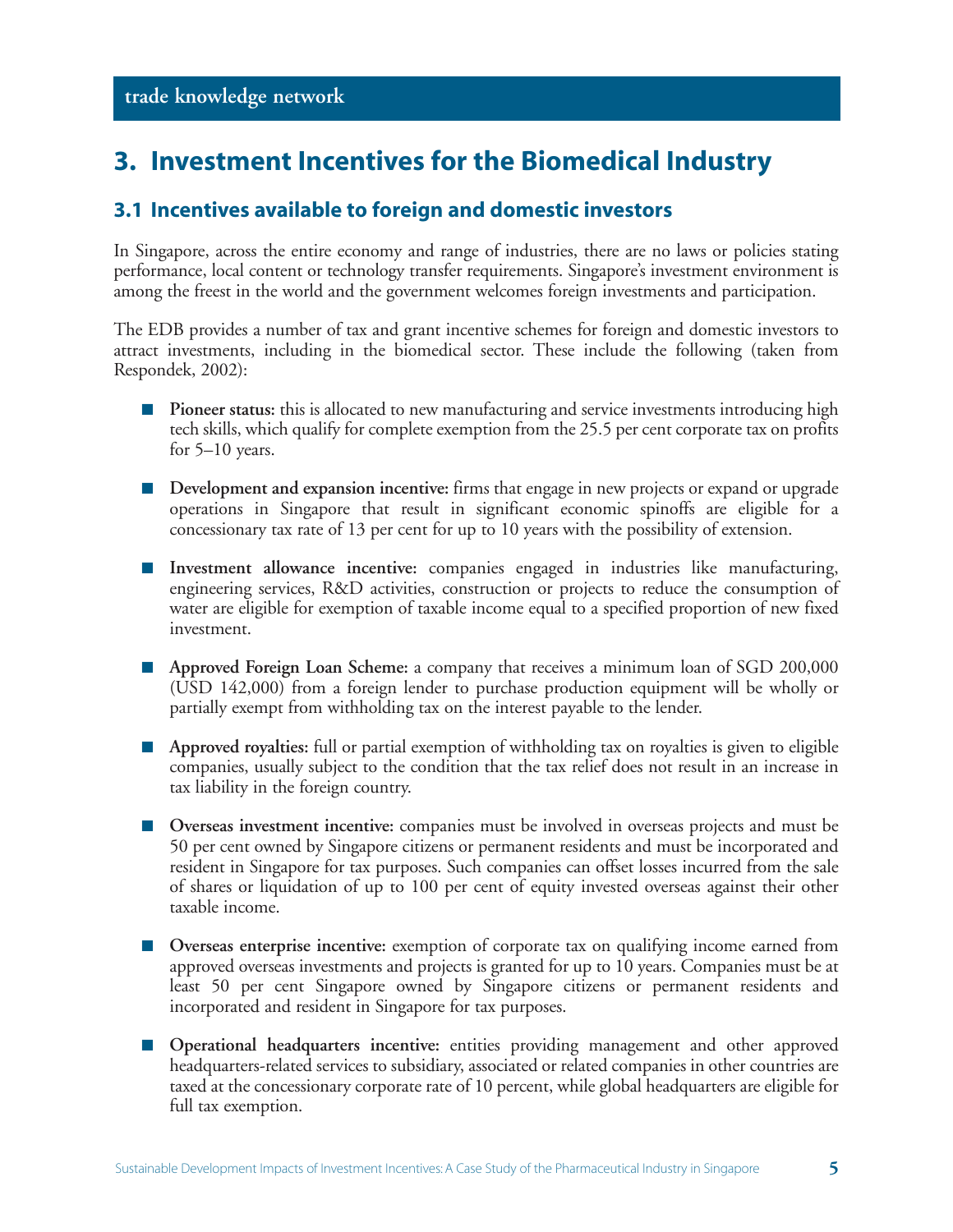- **Business headquarters status:** this is for companies in manufacturing and service activities that qualify for an incentive under the Economic Expansion Incentives Act and provide business and professional expertise, business and management direction and key support services to companies in the region.
- **Accelerated depreciation allowances:** instead of the normal 20 percent, companies can claim 33.3 per cent over three years for all plants and machinery; they may also claim 100 per cent in one year for prescribed automation equipment and robots, and certain environmental-related equipment.
- **Research and Development Assistance Scheme**: grants are offered to support specific projects on product or process R&D that lead to the enhancement of the company's competitiveness and inhouse capability development.
- **Initiatives in New Technology Program:** the object of this program is to establish new capabilities within companies or industries. It is designed to encourage personnel development in the application of new technologies; industrial R&D; professional know-how; and the design and development of new products, processes and services.
- **Research Incentive Scheme for Companies:** this scheme aims to encourage and assist Singapore registered companies and organizations to set up R&D centres in Singapore and to develop inhouse R&D capabilities in strategic areas of technology, with the longer term objective of strengthening the company's industrial competitiveness.
- **Innovation Development Scheme:** this aims to encourage and assist Singapore registered companies to engage in the innovation of products, processes and applications and develop depth in innovation capabilities.

#### **3.2 Financial incentives for the biomedical industry**

The Singapore government's strategy to establish a globally competitive pharmaceutical and biomedical industry has been multifaceted and has included initiatives both to attract foreign investment and nurture a domestic industry. It has also involved boosting investment across the various supporting services to ensure the industry's growth in the long term and in the face of competitive pressures. The continuing expansion of the sector will depend on whether investment poured into the sector can be translated into commercial success (Oxford Analytica, 2004). Singapore has invested over SGD 3 billion (USD 2.1 billion) in the BMS initiative that was launched in 2000, including a second tranche of SGD 1.5 billion (USD 1 billion) in 2006 to build up translational and clinical sciences capabilities (Lim, 2008).

#### **3.2.1 Expenditure on infrastructure**

Much of the government's efforts to bolster R&D activity are centred on the SGD 295 million (USD 210 million) Biopolis hub. Biopolis is an area dedicated to BMS that brings together various research and medical communities from the research institutes of molecular biology, genomics, bioinformatics, bioengineering, bioprocessing technology and chemistry. Biopolis opened in late 2003 with a cluster of seven purpose built buildings to house 2,000 researchers working in private and publicly funded R&D. The development hosts international centres such as the Swiss House, the UK's Science and Technology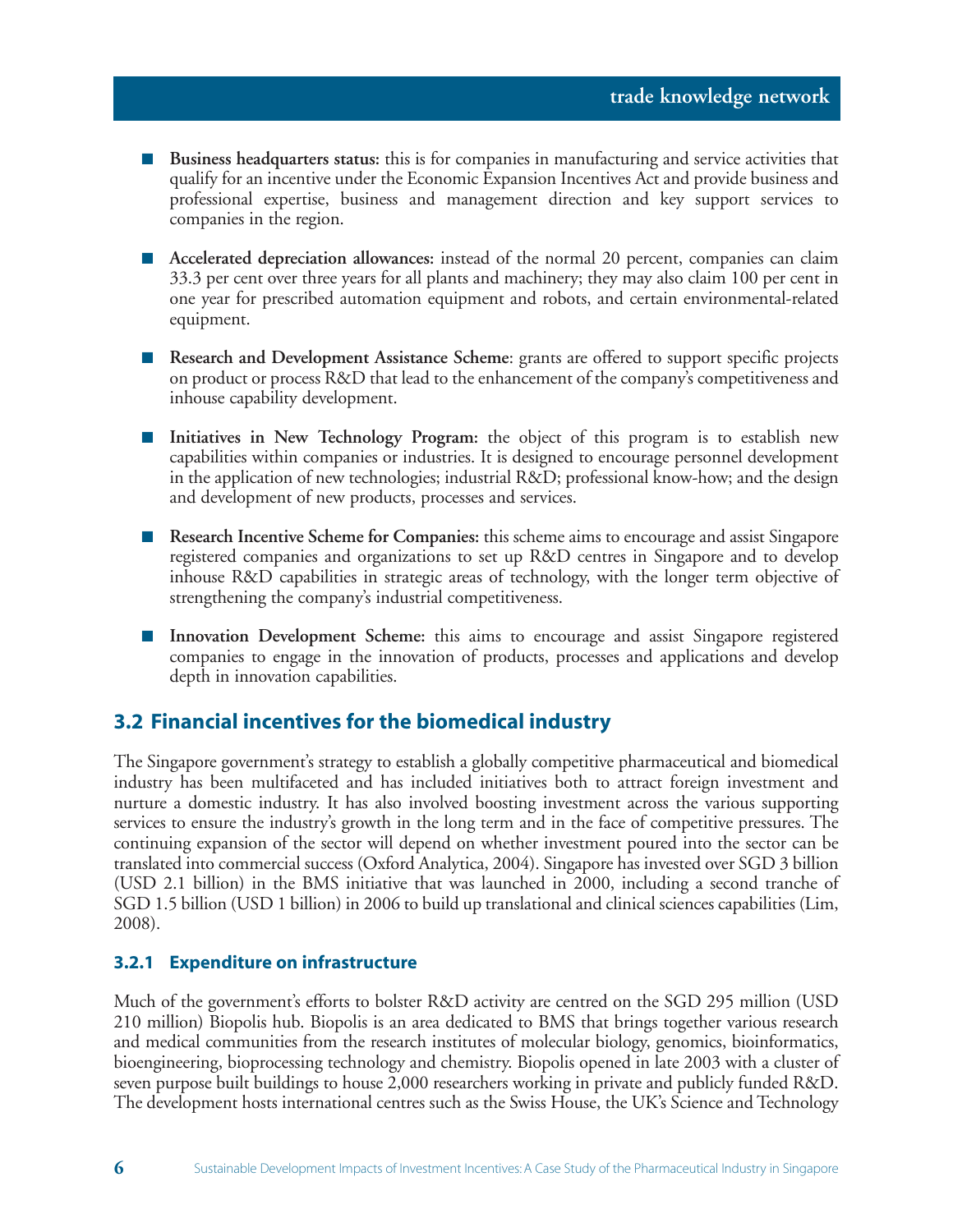Office and the Regional Emerging Disease Intervention Centre, as well as international scientific conferences and symposiums. Biopolis is set to expand to ultimately serve as the centre of a 200 hectare BMS cluster.<sup>1</sup>

#### **3.2.2 Subsidies for R&D**

Prime Minister Lee Hsien Loong is leading the effort to bolster R&D capacities by chairing the new high level Research, Innovation and Enterprise Council. Between 2005 and 2010 the Singapore government will commit some SGD 12 billion (USD 8.5 billion) to R&D, which includes the expanded budgets of the Agency for Science Technology and Research (A\*STAR) and the Ministry of Education. Another SGD 5 billion (USD 3.6 billion) for the new National Research Foundation aims to help gain a competitive advantage for Singapore for the next 15–20 years and create jobs and prosperity for Singaporeans (Lim, 2005).

The EDB has established three principal implementing agencies that have focused on developing areas regarded as key to the sector's continuing growth:

- the BMS Group, established in 2000 within the EDB;
- A\*STAR, which seeks to provide high quality human capital for the biomedical industry, primarily through the management of five research institutes, and the provision of research funding for university and hospital researchers; and
- Bio<sup>\*</sup>One Capital, which makes strategic investments in biotechnology companies and startup ventures, with the goal of creating highly skilled jobs and transferring technology and expertise to Singapore.

#### **3.2.3 Support for training**

To implement its biomedical plan, the government will need to attract, retain, develop and grow a pool of BMS employees to meet the demands of the rapidly expanding pharmaceutical projects. To this end, the government has expanded the local pool of production operators through the EDB's Company Training Scheme and urged the Ministry of Manpower to allow for flexibility on the foreign worker cap at both the industry and company level as a short-term measure to relieve personnel shortages (ERC, 2002).

R&D human capital development was given priority through a pro-local and pro-foreign talent policy (Lim, 2005). The first batch of A\*STAR scholars was sent out in 2001 to pursue undergraduate and postgraduate studies in BMS, physical sciences and engineering disciplines. A\*STAR has also started a new scholarship program for foreigners, bringing in 100–200 students a year by targeting nontraditional areas for recruitment, including Eastern Europe, Iran and Russia. In 2001, the government linked Genome Institute of Singapore was set up with funding from A\*STAR. Located in Biopolis, the institute focuses on modern genome technology through research and the training of a new generation of Singaporean scientists.

<sup>1</sup> For further information, see the Biopolis website, <http://www.one-north.sg/hubs\_biopolis.aspx>.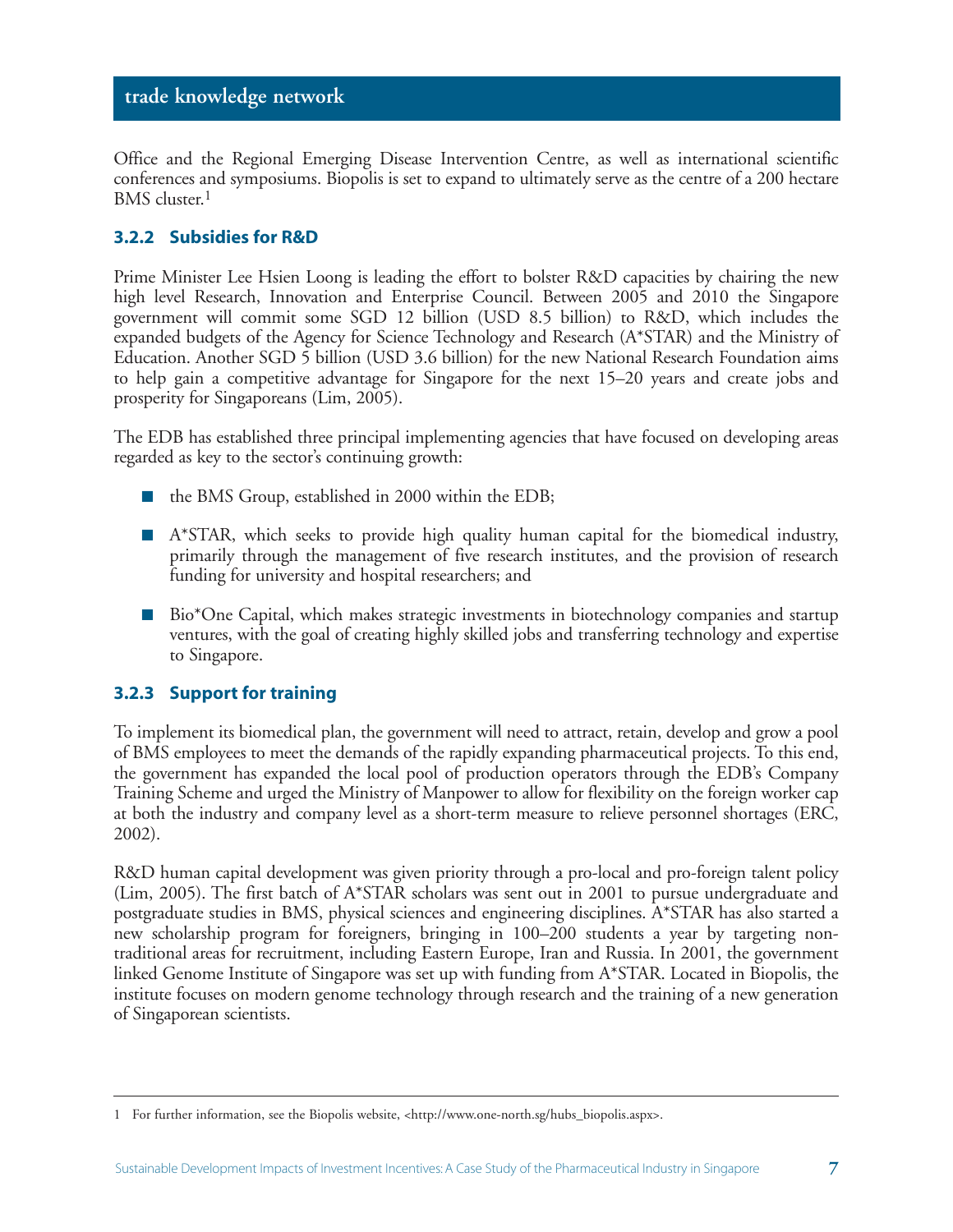In 2008, the Singapore government (through the EDB, Workforce Development Agency of Singapore and Health Sciences Authority of Singapore) also joined forces with multinational pharmaceutical companies such as Johnson & Johnson, GlaxoSmithKline and Novartis, among others, to establish the Singapore Academy for Good Industry Practices Excellence within the National University of Singapore. Under this framework, faculty members will be drawn from academia, health authorities and major industry players from across the region and the world. This comprehensive partnership ensures alignment with both international standards and local practices, and will train 500 professionals each year in various good industry practices to address the growing demand for talent in Asia.

# **4. Making up for the Electronics Sector: Have Singapore's Biomedical Policies Worked?**

The biomedical sector was to help make up for the relative decline of the manufacturing sector in Singapore caused by the gradual erosion of the electronics sector, which used to contribute nearly half of Singapore's manufacturing output (Sitathan, 2002). This section attempts to assess how successful the government's policies have been to support a transition from hi tech electronics to knowledge-based biomedical industries, including in terms of attracting FDI, generating employment, supporting economic diversification and creating spillover effects for the wider economy.

#### **4.1 Attracting foreign investment to Singapore**

Using infrastructure provision, R&D support and the training of BMS personnel as investment incentives, Singapore's biomedical policies are calibrated to lure foreign biomedical investors to come to Singapore and set up their operations here. How successful has this strategy been?

By 2007, the pharmaceutical and biomedical sector had drawn in significant amounts of FDI (Table 2). The sector's share of total manufacturing investments increased steadily to 41 per cent in 2007, mirrored by a decline in the share of FDI in the electronics sector, which fell from 44 per cent in 2001 to 24 per cent in 2007. The statistics for returns on investments<sup>2</sup> also show that the pharmaceutical industry was profitable for investors compared to most other manufacturing sectors, in particular in 2007, when returns jumped to 43 percent, compared to an average of around 21 per cent for the previous four years (Table 3).

<sup>2</sup> The return on investment is a measure of the profitability of the investment and is calculated as the ratio of the current year's earnings to the average of the stock of capital invested in the current year and the preceding year. The returns are computed using after tax profits, as this is a better measure of the returns realized by investors.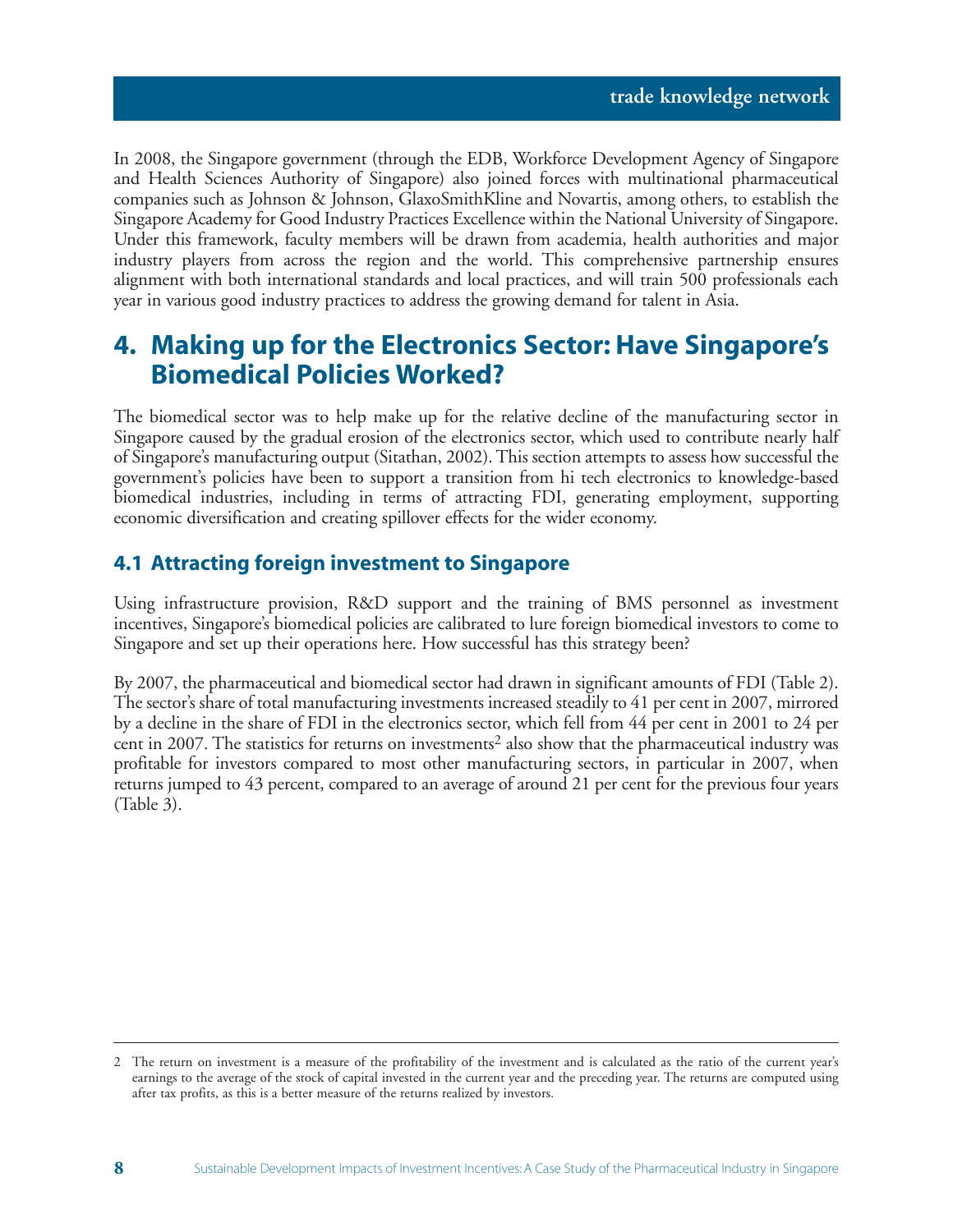#### **Table 2: FDI by manufacturing industry, 2001–07 (stock as at year end, USD million)**

|                                                   | 2001    | 2002    | 2003           | 2004           | 2005           | 2006           | 2007    |
|---------------------------------------------------|---------|---------|----------------|----------------|----------------|----------------|---------|
| <b>Total FDI</b>                                  | 222,319 | 235,105 | 251,652        | 285,877        | 311,084        | 370,471        | 457,024 |
| Manufacturing                                     | 81,870  | 85,949  | 91,717         | 96,924         | 103,601        | 107,754        | 115,686 |
| Food, beverages and tobacco                       | 479     | 470     | 466            | 499            | 602            | 1,335          | 1.498   |
| Textiles, clothing and leather                    | 93      | 86      | 83             | 79             | 84             | 102            | 53      |
| Wood and wood products                            |         |         | $\overline{4}$ | $\overline{4}$ | $\overline{2}$ | $\overline{2}$ | 3       |
| Paper and paper products, printing and publishing | 723     | 766     | 634            | 666            | 796            | 649            | 669     |
| Petroleum and petroleum products                  | 12,281  | 12,623  | 13.640.4       | 13,668         | 13.953.9       | 14,336         | 14,148  |
| Chemicals and chemical products                   | 3,893   | 5,512   | 5,806          | 7,072          | 8,038          | 6,707          | 6,837   |
| Pharmaceutical and biological products            | 18,115  | 23,447  | 29,322         | 31,874         | 38,682         | 38,340         | 47,435  |
| Rubber and plastic products                       | 924     | 908     | 967            | 1,033          | 881            | 1,154          | 985     |
| Basic metals                                      | 35      | 29      | 35             | 40             | 22             | 335            | 625     |
| Fabricated metal products                         | 1,218   | 1,411   | 1,250          | 1,338          | 1,391          | 1,469          | 1,613   |
| Machinery and equipment                           | 2,506   | 2,667   | 2,783          | 2,693          | 3,480          | 4,295          | 5,180   |
| Electrical machinery and equipment                | 1,563   | 1,331   | 1,600          | 1,652          | 1,524          | 1,276          | 1,336   |
| Electronic products and components                | 35,996  | 31,801  | 29,657         | 29,908         | 29,153         | 32,267         | 28,241  |
| Transport equipment                               | 1.358   | 1,638   | 1.913          | 2,390          | 1,553          | 3,153          | 3,564   |
| Instrumentation, photographic and optical goods   | 1.977   | 2,484   | 2,821          | 3,206          | 2,630          | 1.618          | 2,765   |
| Others                                            | 709     | 777     | 737            | 800            | 809            | 718            | 734     |
|                                                   |         |         |                |                |                |                |         |

Source: Singapore Statistics website, <http://www.singstat.gov.sg>

#### **Table 3: Return on FDI by the manufacturing industry, 2003–07 (stock as at year end, percent)**

|                                                   | 2003    | 2004    | 2005   | 2006    | 2007   |
|---------------------------------------------------|---------|---------|--------|---------|--------|
| Total return on FDI                               | 12.7    | 16.8    | 17.9   | 17.5    | 19.7   |
| Manufacturing                                     | 19.0    | 21.9    | 22.7   | 20.4    | 30.5   |
| Food, beverages and tobacco                       | 11.6    | 22.7    | 26.1   | 19.9    | 9.5    |
| Textiles, clothing and leather                    | $-13.2$ | $-25.9$ | $-7.2$ | $-2.3$  | $-0.4$ |
| Wood and wood products                            | $-4.9$  | $-2.9$  | $-2.8$ | $-2.6$  | $-3.6$ |
| Paper and paper products, printing and publishing | 4.0     | 4.2     | 6.3    | 15.5    | 4.0    |
| Refined petroleum products                        | 15.1    | 20.1    | 27.4   | 29.3    | 41.7   |
| Chemicals and chemical products                   | 13.6    | 36.5    | 21.8   | 20.5    | 17.1   |
| Pharmaceutical and biological products            | 22.5    | 18.2    | 29.6   | 12.6    | 43.0   |
| Rubber and plastic products                       | 12.1    | 8.9     | 12.1   | 11.7    | 9.5    |
| Basic metals                                      | 36.8    | 33.2    | 16.4   | 5.1     | 3.5    |
| Fabricated metal products                         | 3.9     | 10.6    | 5.7    | $-11.0$ | 5.2    |
| Machinery and equipment                           | 12.1    | 4.8     | 27.6   | 20.5    | 18.2   |
| Electrical machinery and equipment                | 12.8    | 2.5     | 2.8    | 7.4     | 19.6   |
| Electronic products and components                | 21.0    | 27.1    | 15.3   | 26.6    | 16.4   |
| Transport equipment                               | 10.4    | 17.1    | 5.0    | 19.8    | 26.6   |
| Instrumentation, photographic and optical goods   | 38.5    | 41.6    | 38.1   | 66.7    | 51.6   |
| Others                                            | 5.2     | 16.2    | 17.5   | 5.0     | 6.8    |

Singapore Department of Statistics (2009)

As an early starter, Singapore was able to attract big players in niche biomedical areas such as GlaxoSmithKline, Pfizer, Merck, Aventis, Eli Lilly, Wyeth, Roche, Schering-Plough and Novartis, which were drawn by Singapore's biomedical research environment to set up R&D facilities in Biopolis (Box 1) (Lim, 2005). Core research capabilities developed in Singapore's public research institutes have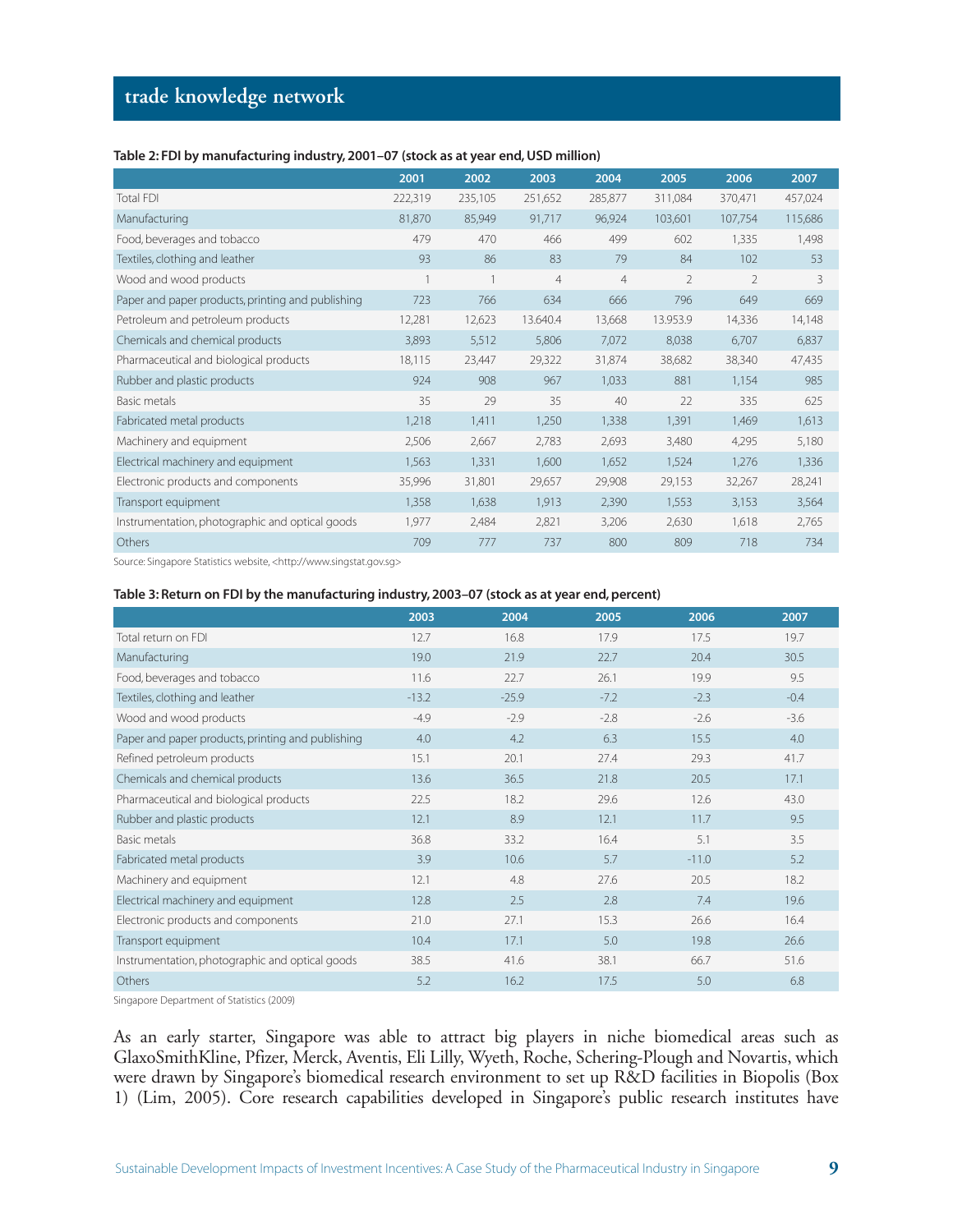resulted in extensive collaboration with these companies, often paving the way for greater high value added activities.

#### **Box 1: Novartis case study**

The Swiss pharmaceutical giant Novartis is one of the largest companies in Singapore. The government has approved Novartis's biggest ever investment, involving a cell culture production facility in Singapore to support its growing pipeline of biopharmaceuticals, which is due for completion by 2012. The plant, to be located near Novartis's existing operation producing drugs from chemically synthesised substances, will support both clinical and commercial production of potential new products, including monoclonal antibodies to treat, for instance, rheumatoid arthritis, tumours, asthma and spinal cord injuries. It is also collaborating with the Genome Institute for dengue fever research.

At full capacity, the plant will employ 300 workers and produce drugs using mammalian cell culture technology. It is part of the Novartis Biologics unit, which brings together key elements for fast, high quality R&D activities in biological medicines manufactured via laboratory created processes involving living cells. Biologics now accounts for 25 per cent of the group's clinical research pipeline, says Thibaud Stoll, head of Global Biopharmaceutical Operations at Novartis:'We have six facilities at the moment in biopharmaceutical operations—five in Europe and one in California.This new one will expand our operations in Asia and also in biopharmaceuticals.'

The investment follows Novartis's new tablet-manufacturing facility in Tuas, Singapore (USD 180 million), which will manufacture existing Novartis pharmaceutical brands, such as Diovan®—the world's most prescribed high blood pressure medicine—and new products like Tekturna®/Rasilez®, the first of a new type of high blood pressure medicine. By 2011 the 28,500 square metre plant will be manufacturing around 3.3 billion tablets and will employ 160 staff and use lean manufacturing practices.

Novartis's presence in Singapore began in 1971, with the opening of Ciba-Geigy. Following the 1996 merger between Ciba-Geigy and Sandoz, Novartis was created, with the company establishing its Asia-Pacific head office in Singapore.Its other local operations include the Novartis Institute for Tropical Diseases, which holds the mandate for discovering and developing therapies for neglected diseases, including dengue and tuberculosis, and a production facility for the CIBA Vision Business unit, part of Novartis's consumer health business platform that also includes over-the-counter medicines and animal health products. In Singapore, Novartis employs over 800 people, across pharmaceuticals, consumer health, and vaccines and diagnostics, and activities include marketing, R&D, manufacturing and regional management.

The Singapore government views these latest investments as a clear signal of the tremendous growth potential for Singapore's biologics and pharmaceutical manufacturing industry and claims that the industry has a reputation as the most competitive and trusted site for pharmaceutical bulk activities and secondary manufacturing, and is now aggressively pursuing investments in biologics.

According to Novartis, Singapore was picked as the ideal location for its new facilities after a thorough selection process. According to Tom van Laar, head of Global Operations at Novartis Pharma AG, "Singapore is attractive because of its increasingly strong biomedical cluster and proximity to growth markets in Asia. In addition, a solid educational system and favourable socioeconomic conditions assure access to local and international talent."

Sources: IIF (2007); Ali (2006)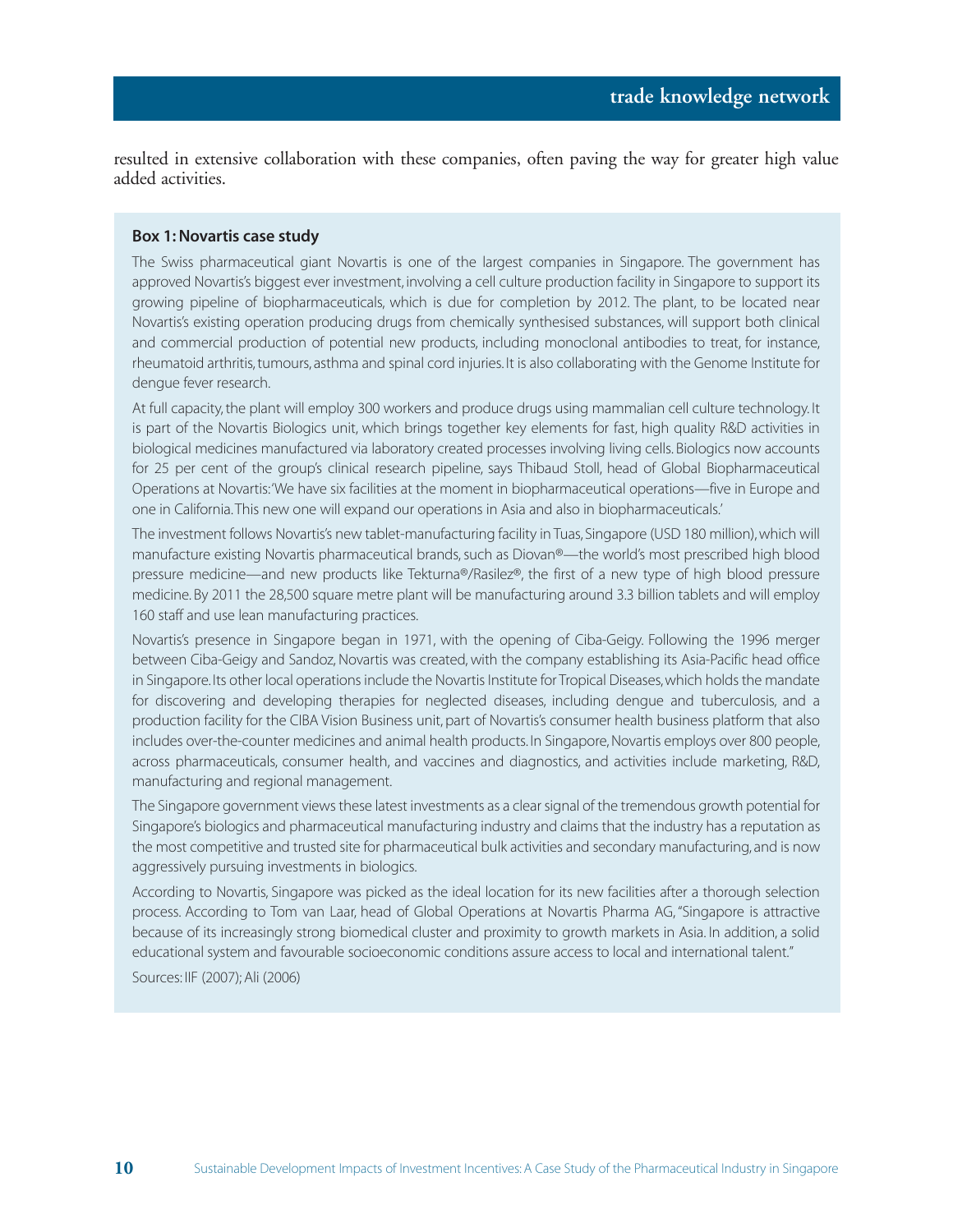#### **4.2 Contribution to employment**

Singapore's biomedical sector employed around 12,450 people in 2008; more than double the number employed in 2000 (see Table 1). Just over 4,000 of the employees worked in the pharmaceutical industry, while the rest were involved in the manufacture of medical technologies. Over the next few years, the expansion of the BMS sector is expected to contribute more than 5,000 positions for engineers, scientists, technicians and corporate executives across manufacturing and R&D facilities (EDB, 2008). The government has been working closely with MNCs to further augment its pool of skilled personnel to support this industry, aided by a program to develop skilled pharmaceutical workers without prior experience in the industry (IIF, 2007).

In terms of total employment, the biomedical sector has limited prospects compared to other manufacturing subsectors, especially electronics, whose decline it is meant to mitigate. Rather, t-he focus is on quality personnel, which is why training and foreign talent are so important. The value added per biomedical worker is one of the highest at SGD 900,000 (USD 641,000), compared to the manufacturing sector average of SGD 174,000 (USD 124,000) per worker (Tan, 2004).

Also, not all positions generated by the sector are filled by Singaporeans, as expertise is needed from all over the world to feed the intellectual content of biomedical research. It is difficult to quantify the kinds of spill-over effects that such employment will bring in terms of the services and goods consumed by foreign skilled personnel with higher disposable income or the brainpower they bring to the island that could spur further entrepreneurial efforts in Singapore.

#### **4.3 Has diversification been successful?**

One of the goals of Singapore's policies for the biomedical sector is economic diversification. Since the 1997–98 financial crisis the government has launched a series of policies aimed at diversifying the economy in order to reduce its susceptibility to external volatility and bolster its competitiveness in the face of increasing regional competition. The goal is to increase the breadth and depth of manufacturing. For pharmaceuticals and biotechnology, this includes new activities such as biologics manufacturing.

The government's success in attracting the leading multinational pharmaceutical firms to the city state has been the main driver of rapid progress in the diversification strategy. The government was able to introduce alternatives to electronics and chemical manufacturing while at the same time attracting a diversity of biomedical firms. The MNCs have been drawn to the city state by its:

- good physical infrastructure, which is able to support advanced technology, manufacturing and R&D activities;
- pool of well educated and skilled human capital;
- strong, coherent and well enforced intellectual property rights and patent laws;
- liberal legislation governing human stem cell research activity and therapeutic cloning as set out in the Human Cloning and Other Prohibitive Practices Act passed by parliament in September 2009;
- single regulatory agency in the form of the Health Sciences Authority;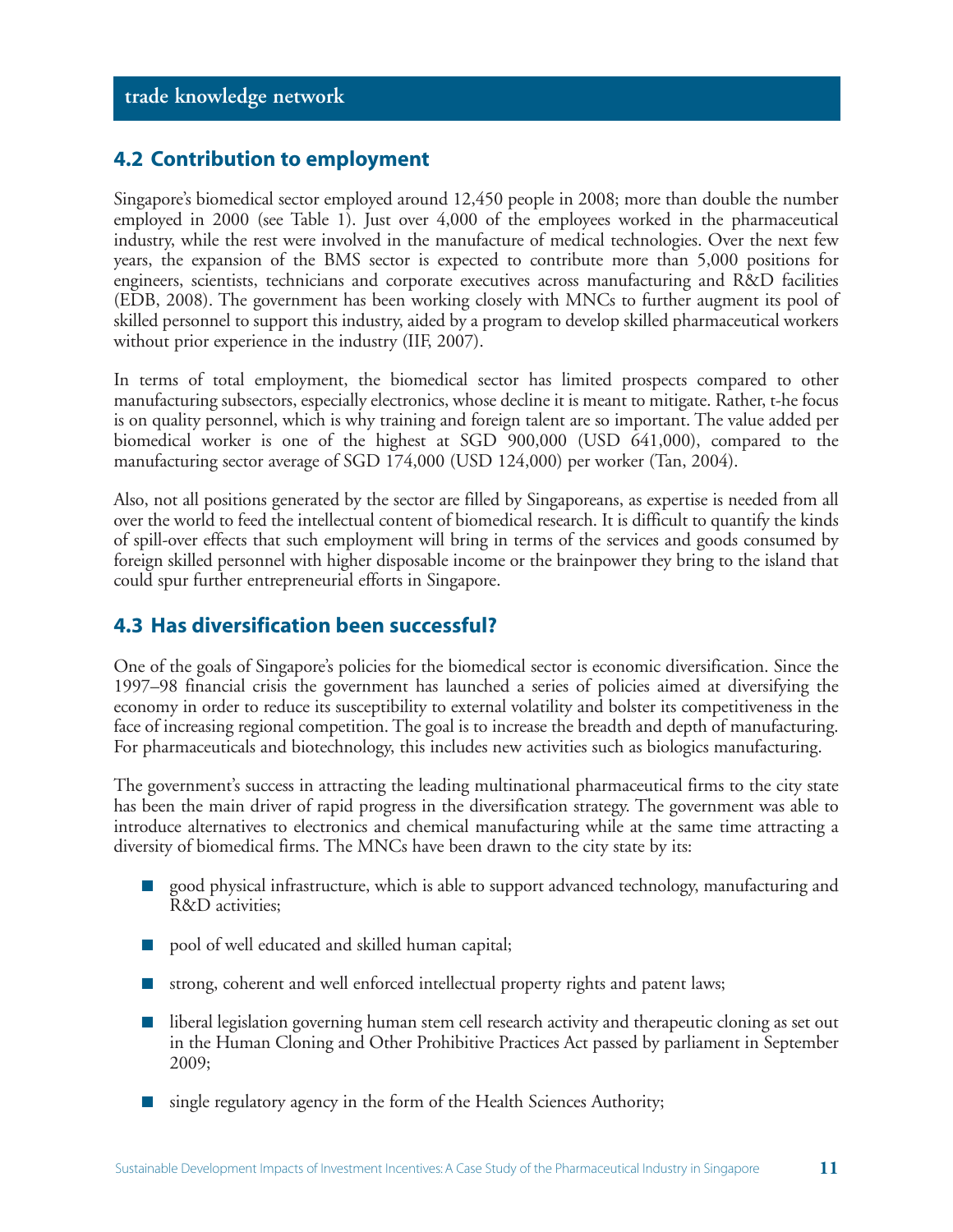- substantial venture capital and financing sector, including investment funds solely focused on the biomedical sector; and
- attractive fiscal and other investment incentives, including zero corporate income tax for 10–15 years (Oxford Analytica, 2004).

The electronics industry will remain the lynchpin of Singapore's manufacturing industry, despite declines in some of its subsectors. The biomedical industry, which is less labour intensive than other manufacturing industries, cannot fully hope to replace the electronics industry. Many of the kinds of biomedical investments that Singapore wants to attract are high tech, high value added and research based. Due to the nature of these investments, operations tend to be small, focused, nimble, highly specialized and in clusters.

#### **4.4 Spillover effects**

Spillovers of technology and knowledge through FDI are not automatic, but require a minimum level of technological and workforce sophistication among domestic firms for such spillovers to occur. Singapore is a case study of intense state investments in R&D, infrastructure and training to build up the biomedical industry. Have these policies been effective?

A U.S. Embassy survey undertaken in 2003 concluded that the spillover effects of the biomedical industry in Singapore have been limited: 'Manufacturing output in recent months has been bolstered by hefty jumps in output in the biomedical sector (mainly pharmaceuticals), overshadowing the nearstagnant electronics sector. Unlike electronics, the pharmaceutical sector has few linkages to the local economy, so that increased exports have little spillover to the rest of the economy' (U.S. Embassy, Singapore, 2003). But other economists commenting on the same issue in 2005 disagreed. In fact, Manu Bhaskaran, adjunct fellow at the Institute of Policy Studies, argued that Singapore has succeeded in diversifying its manufacturing sector with new engines of growth like the biomedical industry, whose spillover effects have effectively shielded the country from the adverse effects of slowdowns in other sectors (Tay, 2005).

There is also a danger that governments may pay too many incentives and actually reduce national welfare, a situation that is more likely when there is a multitude of governments bidding for FDI. Thus, incentives should be part of a comprehensive industrial policy that may include support for domestic companies to enable them to take full advantage of technology spillovers. While Singapore's investment incentives are in principle available to all companies, in practice the beneficiaries are overwhelmingly foreign companies. Therefore, the domestic sector is perceived to be less well equipped to extract benefits from the incentives and the government's overall economic strategy is thought to be less attentive to small and medium sized domestic firms. Additional policies may be needed to help local firms build up their capabilities to benefit equally from incentives granted to the biomedical sector.

Some progress has already been made to nurture the growth of domestic companies in the sector to avoid and protect against overdependence on foreign investments. While Singapore lacks the critical number of homegrown companies in relative terms compared to competitors like India, China, South Korea or Japan, a few domestic companies have emerged as important players in the sector. For instance, MerLion Pharmaceuticals, established in 2002, was previously a state owned centre for natural product research, but now focuses on R&D for pharmaceutical products derived from natural products (Oxford Analytica, 2004). In 2001 it set up a new scheme called Innovate 'N Create to promote further and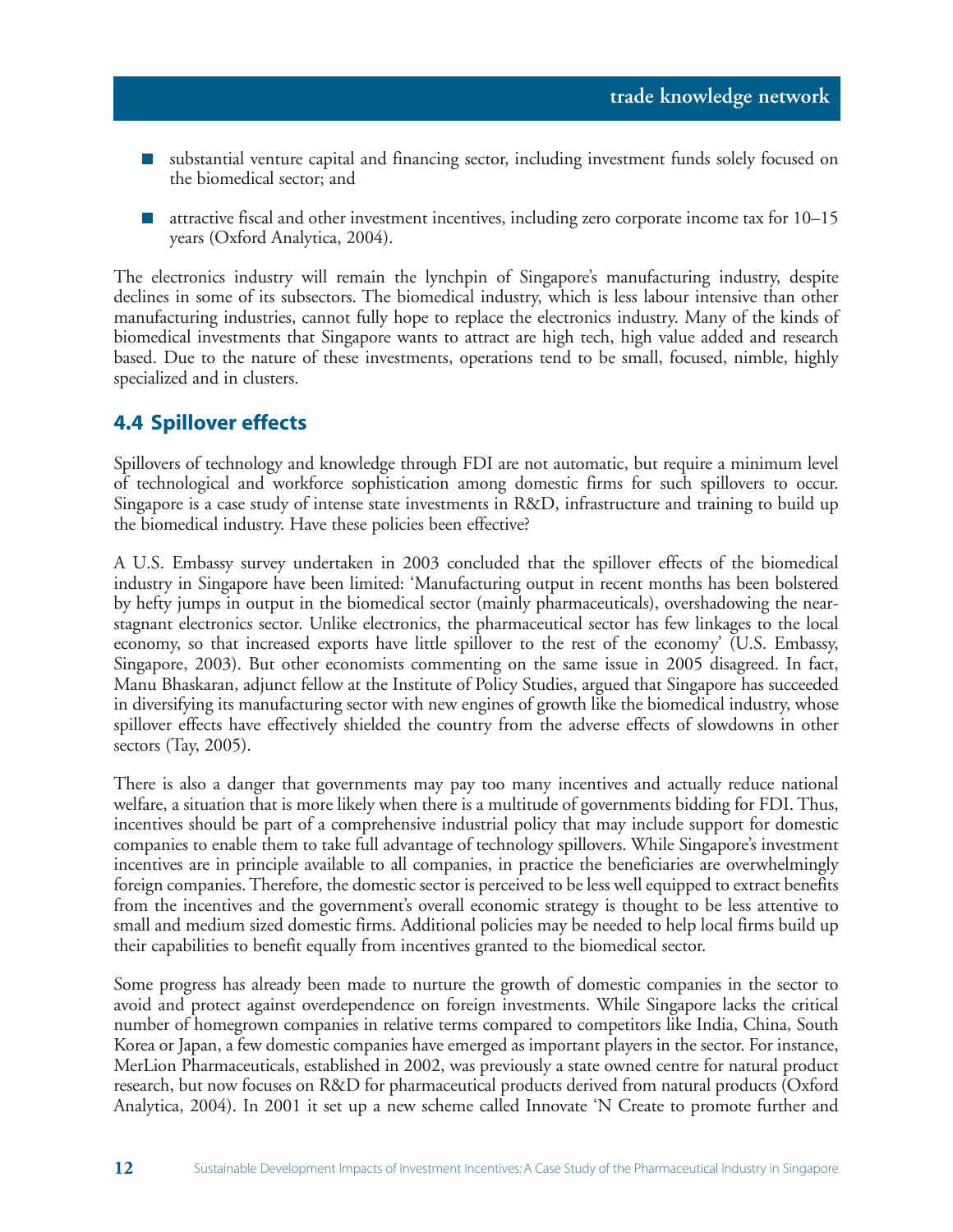commercialise local technologies in the BMS, and companies that qualify will receive up to SGD 2 million (USD 1.4 million) as seed capital (Lim, 2002b). Another example is the Singaporean biotech company Nextwave Biomedical, a privately held company that has built a prototype to analyze DNA in the field to speed up detection of diseases such as dengue and bird flu. Biosensors International Group, listed on the Singapore Stock Exchange's main board, is positioned to become a leader in drug-eluting stents, which can be used instead of traditional options such as metal stents and open heart surgery. The company now manufactures in Singapore, the Netherlands and China (Delfeld, 2005).

# **5. Lessons for Other Southeast Asian Economies**

The stimuli to nudge Singapore in the biomedical direction are also present in the advanced Association of Southeast Asian Nations (ASEAN) developing economies such as Malaysia and Thailand, for whom Singapore may serve as a valuable case study. To succeed in the competitive arena of life sciences and, in particular, biotechnology, a country needs five ingredients: talented scientists, strong corporate partnerships, resources to back R&D, protection of intellectual property and top-notch facilities (Delfeld, 2005).

How transferable is Singapore's experience in the biomedical sector to other Southeast Asian economies? What are the general or country-specific factors that account for the progress that has been made? This section will look at four prerequisites for success: public administration and governance, institutions, infrastructure development, and clustering.

#### **5.1 Public administration and governance**

When seeking to attract investments, governments must use their policy tools to cater to MNCs, which tend to be relatively fickle before committing to an investment location. Once made, multinational investments are relatively immobile, at which point the balance of power and leverage shifts to the side of the state. However, while politicians will try their best to attract investments into the country, whether they can keep their promise after the MNCs have committed themselves is another issue. Broken promises can discourage companies from expanding their existing operations and deter other potential investors. Policy stability is therefore crucial.

In this regard, consistency is one of the most important of Singapore's attributes. Science and technology played a significant role in Singapore's development and in shaping its economy. The National Science and Technology Board was set up in 1991, along with the launch of Singapore's first National Technology Plan. Since 1991, the government has committed over SGD 20 billion (USD 14 billion) to science and technology under four five-year plans (Png, 2006). The government's aim is to increase national spending on R&D to three per cent of GDP by 2010. The current Science & Technology 2010 Plan has committed SGD 5 billion (USD 3.6 billion) towards economically driven R&D in fields such as BMS (Delfeld, 2005).

In other words, Singapore's commitment to science and technology has never stopped. According to Singapore's minister for trade and industry, Lim Hng Kiang, the government will be putting increasing resources and attention to R&D to transform its economy into one that can compete on knowledge, innovation and talent, in addition to efficiency and cost-effectiveness, as a national priority (Lim, 2005). The government understands that foreign investors are there for the long term, to serve domestic markets or use the platform to export to world markets, rather than for speculative purposes (Jensen, 2006).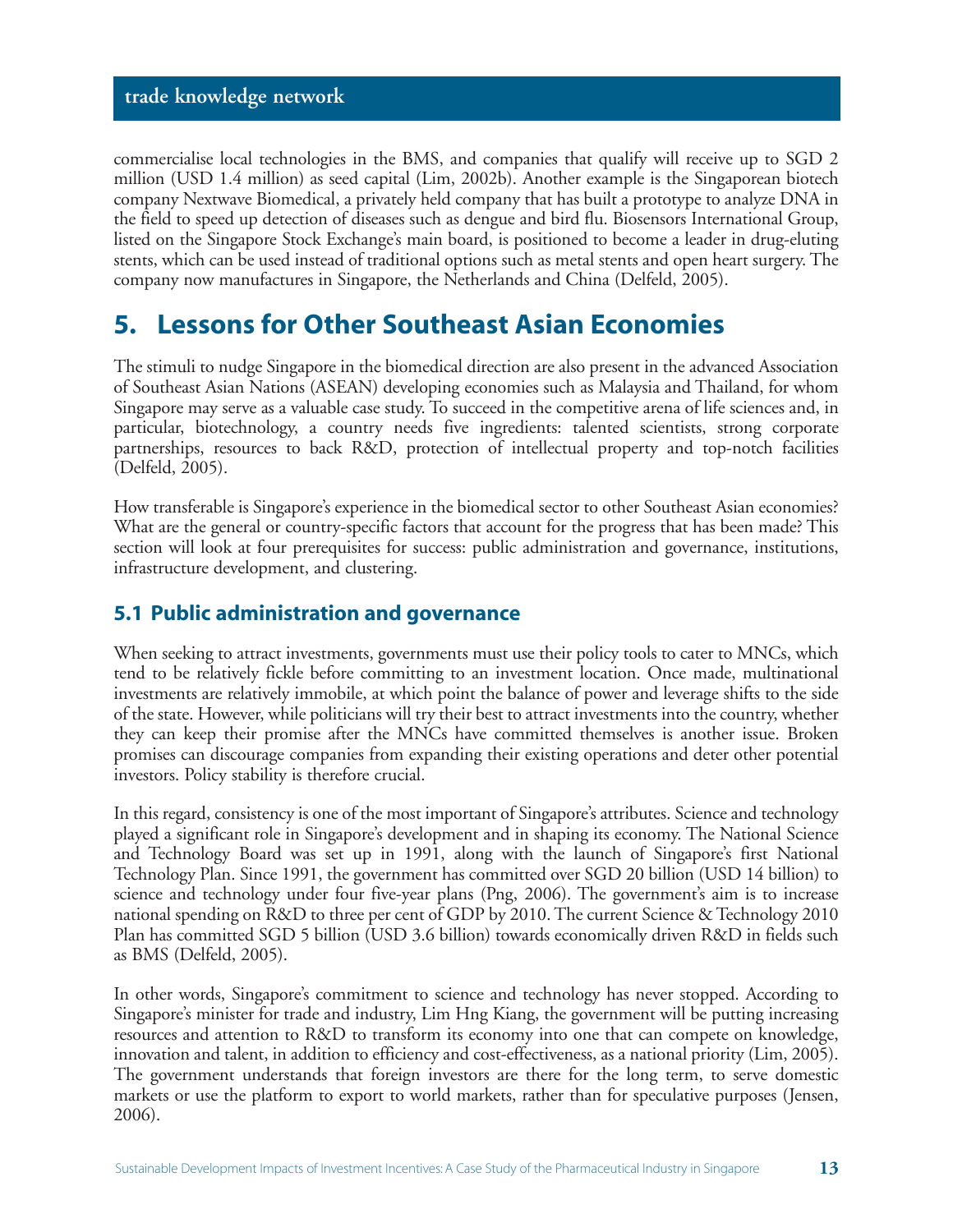In addition, by remaining consistent Singapore can use its track record of MNCs already based in Singapore to draw more investors into the country. Singapore's Investment Promotion Agency can assure prospective investors about the low level of problems and political risk in Singapore by citing the number of other MNCs that already have a presence in the country.

#### **5.2 Institutions**

**14**

One possible institution that neighbouring ASEAN countries can learn from is the steering committee for Singapore's Biopolis project, otherwise known as the Biomedical Research Council (BMRC). The advantage of having this council is that Singapore can draw on experts to navigate the development of a biomedical sector much better than it would have if it had relied on an organic, learning-by-trial-anderror methodology. Established in October 2000, the BMRC has the following functions of overseeing the development of core scientific capabilities within A\*STAR research units:

- overseeing bioprocessing, chemical synthesis, genomics and proteomics, molecular and cell biology, bioengineering and nanotechnology, and computational biology units;
- promoting translational and cross-disciplinary research as part of the effort to advance human health;
- supporting biomedical research in the wider scientific community, including at universities and hospitals;
- supporting the development of R&D human capital for the BMS; and
- promoting societal awareness of biomedical research through outreach programs (BRC, 2006).

To ensure that expert advice is implemented, the BMRC works in close partnership with the EDB BMS Group and Bio\*One Capital to develop Singapore into the "Biopolis of Asia."

In addition to the steering mechanism, other factors have worked for Singapore's biomedical industry. They include:

- good physical infrastructure able to support advanced technology, manufacturing and R&D activities;
- a pool of well educated and skilled human capital;
- strong, coherent and well enforced intellectual property rights and patent laws;
- liberal legislation governing human stem cell research activity and therapeutic cloning as set out in the Human Cloning and Other Prohibitive Practices Act passed by parliament in September 2009;
- a single regulatory agency in the form of the Health Sciences Authority;
- a substantial venture capital and financing sector, including investment funds solely focused on the biomedical sector; and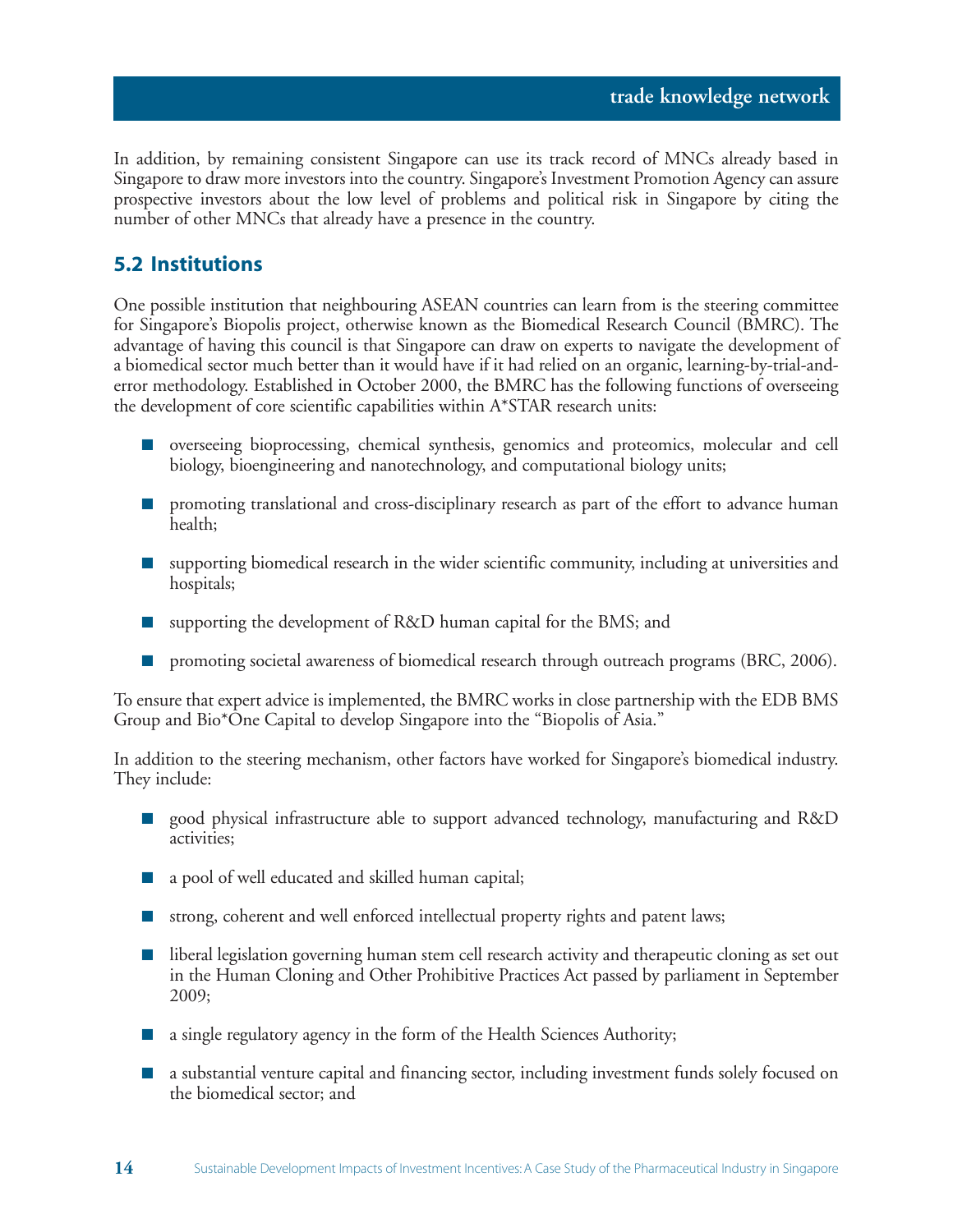attractive fiscal and other investment incentives, which have included zero corporate income tax for 10–15 years (Oxford Analytica, 2004).

The protection of intellectual property is a high priority for companies conducting biotechnology research, and this plays into another of Singapore's strengths. Singapore has been ranked by the Political & Economic Risk Consultancy as having the best intellectual property rights protection in Asia since 1997 (Delfeld, 2005). Legal institutions, Singapore's traditional rule of law, its Anglo-Saxon legal heritage, and its reputation for legal proficiency and efficiency are just as important as any other factors in attracting biomedical investments.

#### **5.3 Infrastructure**

Given that the biomedical sector in Singapore is so new, the city state has mainly attracted "greenfield" investments, where MNCs construct new subsidiaries in foreign markets (as opposed to "brownfield" investments, where MNCs gain access to foreign markets by purchasing existing companies). The government, instead of waiting for the private sector to set up the needed infrastructure, has gone ahead with building facilities to attract more greenfield investments, such as the Biopolis facility.

#### **5.4 Clustering**

Initially, Singapore had focused on growing three major manufacturing clusters: electronics, chemicals and transport engineering. The critical mass of capabilities and key companies in these existing clusters form a strong bedrock for the future growth of the manufacturing sector. To engage in the knowledgebased economy, Singapore has added the BMS cluster comprising four industries: pharmaceuticals, medical technology, biotechnology and healthcare services. The vision is to develop Singapore as the global hub for the BMS in Asia (ERC, 2002).

The hub vision encapsulates two key elements. The first is to be globally competitive and attain global leadership in selected areas. The second is to become the preferred location in Asia among leading industry players. The overall aim is to develop world class capabilities across the entire value chain, from the discovery and development of new drugs and products, clinical trials management, and the manufacture of drugs and medical products to regional headquarter activities and healthcare delivery.

Another goal is to increase the breadth and depth of manufacturing. For pharmaceuticals and biotechnology, this includes new activities such as biologics manufacturing, and growing the base of formulation and finishing, pilot scale manufacturing, and process R&D activities. For medical technology, this will involve expanding the range of products developed and manufactured, as well as establishing Singapore as the supply chain management hub for regional distribution and global procurement.

In June 2000, the Singapore government embarked on an integrated strategy to develop the human, intellectual and industrial capital to support the growth of the BMS cluster in Singapore. Consequently, many important programs have been undertaken by A\*STAR's BMRC and EDB's BMS cluster (ERC, 2002). Human capital development is key, as the BMS cluster is one of the most knowledge intensive relative to other industries.

New products and technology are the lifeblood of the BMS cluster. To facilitate successful innovation in Singapore at least in the short to medium term, large BMS MNCs with their development expertise and

**15**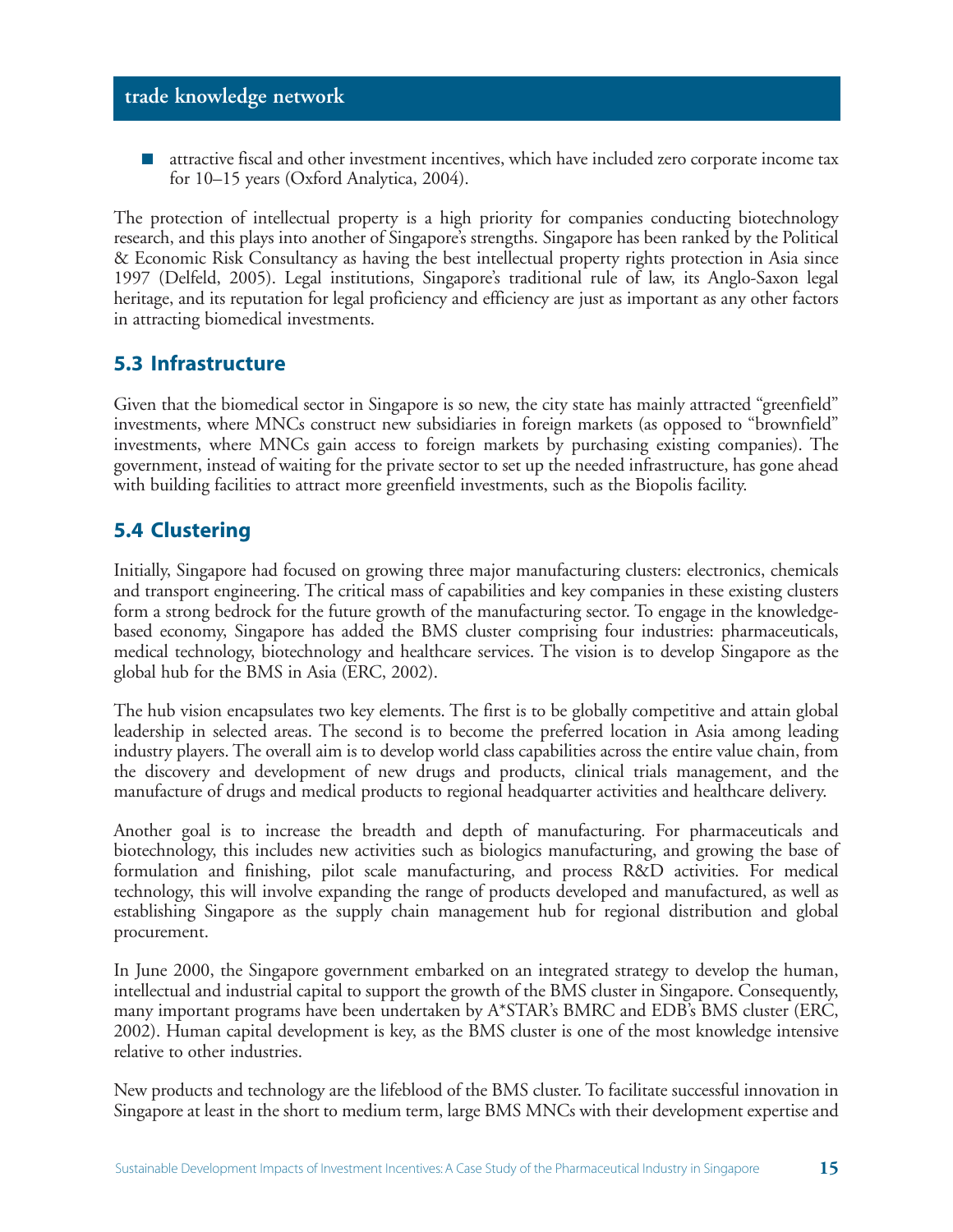marketing skills were encouraged to work with local startups and public sector research institutes, universities and hospitals. These institutions, in turn, attract and generate the critical mass of talent that the industry can tap into.

To promote competitive clustering, Singapore has adopted a specialized environment for both manufacturing and R&D. The Tuas Biomedical Park, for instance, is instrumental in attracting pharmaceutical manufacturers. For R&D, the co-location of academic and industry laboratories at the Biopolis facility promotes interaction and the exchange of people and ideas to catalyze innovation and breakthrough discoveries.

Singapore has also built strong supporting industries for the BMS cluster, such as BMS-specific engineering, construction and validation service providers. In addition to attracting new foreign and local players, the effort could include encouraging and training existing Singapore-based suppliers, vendors and contract manufacturers with relevant capabilities to diversify into supporting BMS companies (ERC, 2002).

# **6. Conclusions and Recommendations**

From the perspective of long-term benefits, the main purpose of developing the biomedical sector in Singapore is not to manufacture products in Singapore, but to create knowledge and intellectual property. Singapore's attraction is not in market size, but an aggregation of many significant parts: infrastructure, intellectual property rights protection, government support, a diverse talent pool, and the environment and lifestyle it offers. By banking on the BMS, Singapore hopes to develop applications and tap into the knowledge-based economy. Thus, the objective of using investment incentives to lure the biomedical industry is not to create manufacturing jobs, but rather scientific research and innovative solutions to deal with future medical needs.

Nowhere is the term "long-term commitment" more ingrained than in the tiny city state of Singapore, where industries such as chemicals, electronics and engineering have been masterminded from the ground up and remain firmly planted as the country's key economic engines. To encourage the formation of new ventures and attract scientific talent to expand the biotechnology industry, Singapore has gone beyond simply building its robust base of MNCs (Tang *et al*., 2003). Partnerships between industry and local research institutes, hospitals and universities are encouraged to spur innovation among local researchers and to help foreign companies secure a foothold in Asia using Singapore as a gateway (Tang *et al*., 2003).

#### **6.1 Finding niche areas**

To continue to invest and build on the basic biomedical science research capabilities in A\*STAR and Singapore's universities, Singapore should focus on developing highly competitive programs in selected disease areas where the country has comparative advantages based on the presence in its population of three Asian ethnic groups and the higher prevalence of specific types of medical disorders. This effort should be funded through the Singapore government's commitment to allocate SGD 1.5 billion (USD 1 billion) to support translational and clinical research, subject to a performance review every five years. Government supported basic research can then draw private sector companies, both foreign and local, to continue and expand this research to develop new drugs or nutritional products.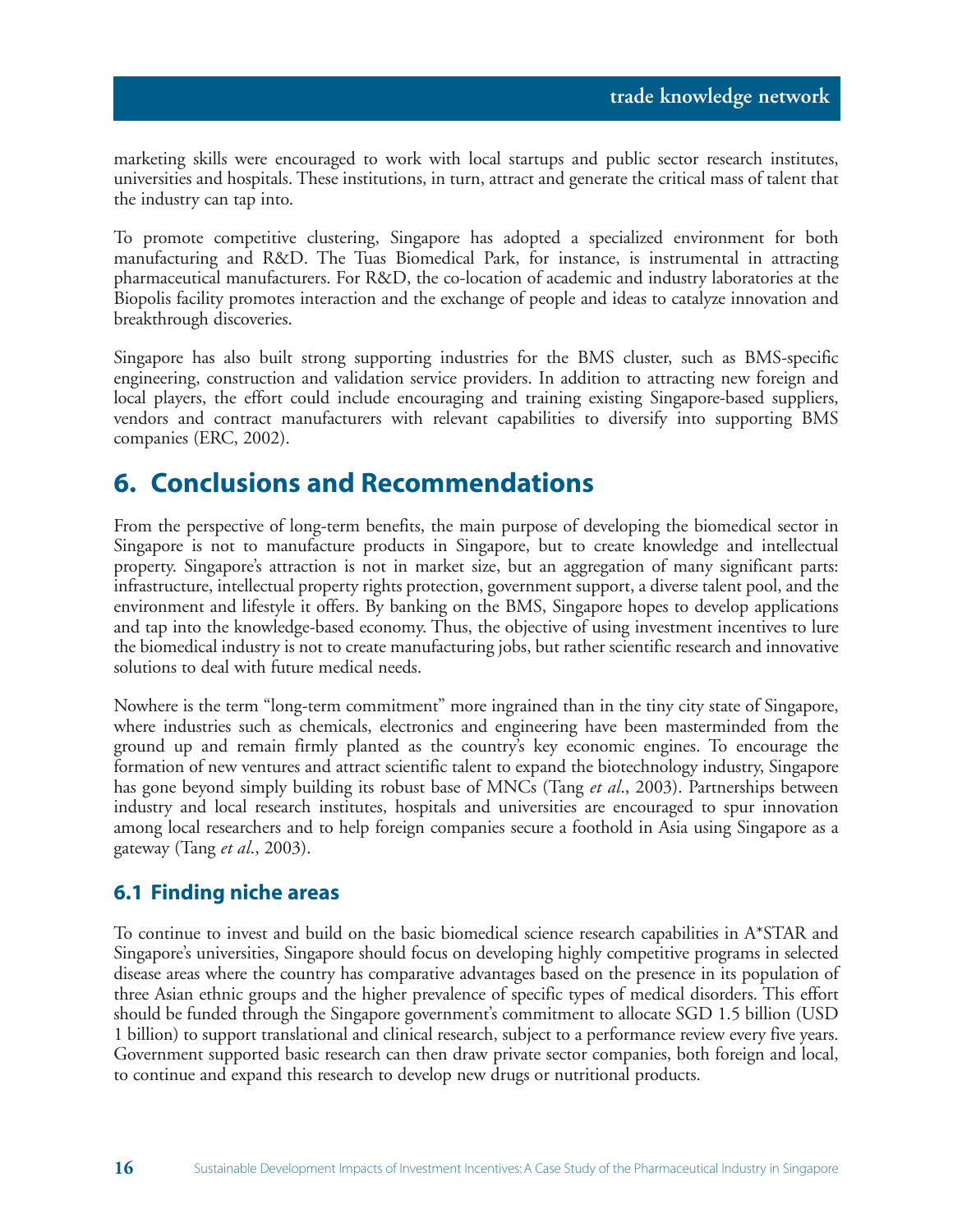#### **6.2 Capitalizing on future trends of regionalism**

Within the next decade, Asia will emerge as a global powerhouse in the BMS industry—the size of its market, talent and resource base cannot be ignored. What distinguishes Asia from other regions is its sheer diversity—of political systems, culture and economic development—which presents monumental challenges, as well as tremendous opportunity (Lim, 2008).

Regionalism enables Singapore to expand market access through improving the regulatory environment and collaborating with foreign regulatory authorities. For this purpose, Singapore's Health Sciences Authority can work with key countries on mutual recognition agreements for manufacturing approvals, similar to that signed with Australia. The government can also explore the possibility of attracting foreign regulatory authorities to use Singapore as a base for their activities in the region (ERC, 2002). One way to increase awareness of this potential is to enhance marketing and communications strategies to profile BMS manufacturing and showcase Singapore's advantages as a manufacturing location (ERC, 2002).

As Singapore's biomedical sector matures in the future, it is likely to become a model for the region. Opportunities exist to integrate this sector with regional counterparts, taking advantage of the ASEAN integration process. The ASEAN Investment Area (AIA) was created to ensure that investments flow freely within the region and that the principle of non-discrimination is applied. The AIA allows investors to harness the various complementary advantages of ASEAN member countries in order to maximize business and production efficiency at lower costs.

Singapore can also tap into the rapidly growing ASEAN market—10 countries with a combined GDP of over USD 1.5 billion, one of the fastest growing markets in the world and a population of almost 600 million, including an expanding educated middle class of demanding consumers who are well connected to the rest of the world.

Moreover, the ASEAN region is rich in biodiversity in its rainforests and subtropical forests, with a huge and diverse range of ecosystems, constituting a tremendous potential for the development of biotechnology. Promising areas of collaboration with other ASEAN countries on biotechnology R&D include vaccines, diagnostics and pharmaceuticals (especially for tropical diseases); emerging diseases centres for diagnostics development in combating communicable diseases like avian flu and SARS; the development of functional foods; and systems biology and bioinformatics (Ong, 2004).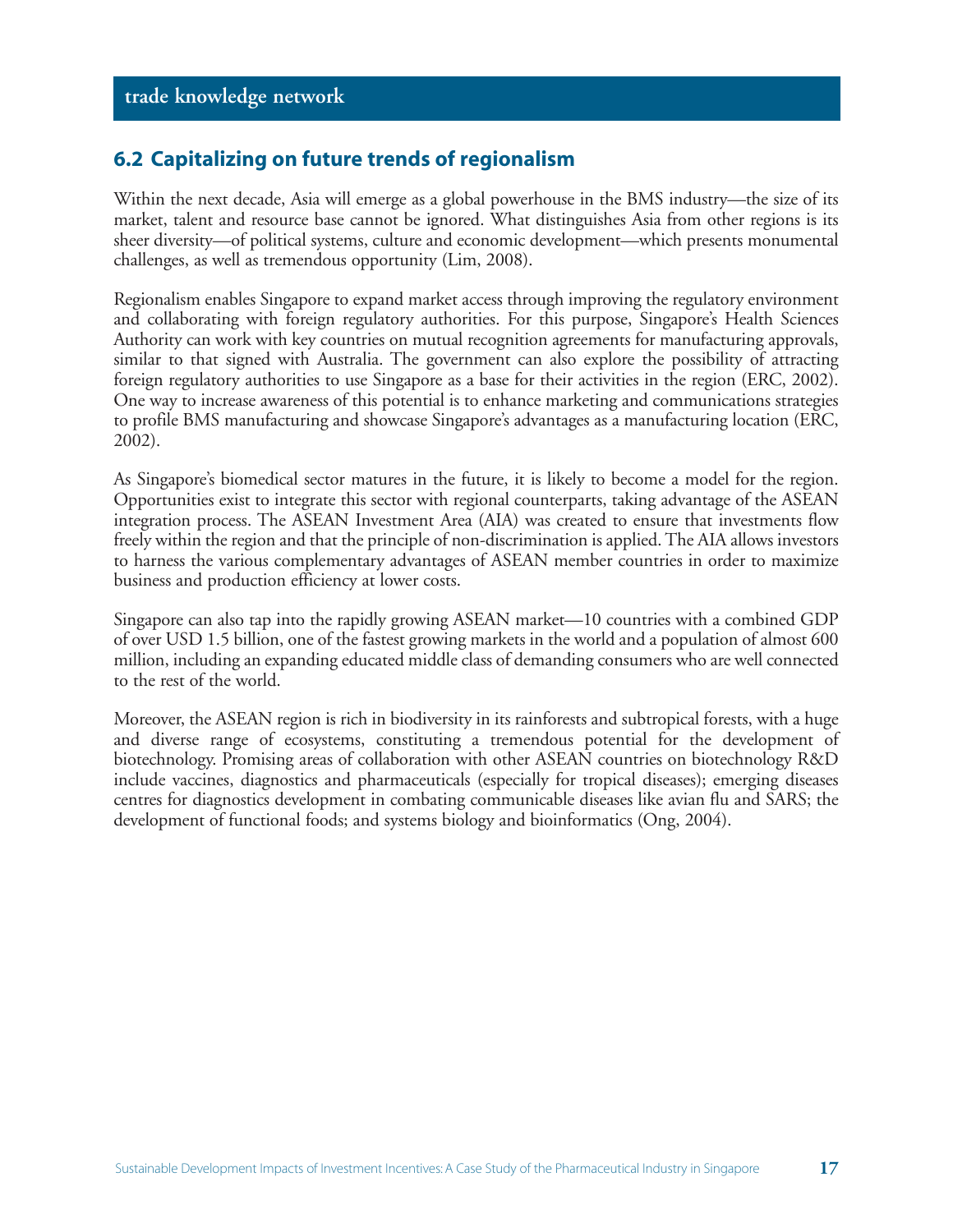# **Bibliography**

**18**

Adam, S. 2008. "Singapore's GDP unexpectedly shrinks on weaker output." Update 7. *Bloomberg.com*, 2 January.

Ali, F. 2006. "Life sciences in Singapore." *Journal of Young Investigators*, 16 January.

BRC (Biomedical Research Council). 2006. *Building the Biopolis of Asia: Driving biomedical research excellence in Singapore to advance human health*. Singapore: BRC.

Chia, S. Y. 2001. "Singapore: Towards a knowledge-based economy." In S. Masuyama, D. Vandenbring and S. Y. Chia, eds. *Industrial restructuring in East Asia: Towards the 21st century*. Tokyo: Nomura Research Institute and Singapore: Institute of Southeast Asian Studies.

Dean, G. 2000. *The role of FDI in the development of Singapore*. Jakarta: Okusi.

Delfeld, C. 2005. "Global gambits Singapore's twin threat." *Forbes*, 24 April.

EDB (Economic Development Board). 2008. *Sustained investments in biomedical sciences*. 15 April. Singapore: EDB.

——. n.d. *About EDB*. <http://www.edb.gov.sg/edb/sg/en\_uk/index/about\_edb.html>.

ERC (Economic Review Committee). 2002. *The pursuit of competitive advantage: Value manufacturing in Singapore*. Singapore: Subcommittee on Manufacturing, ERC.

IIF (Investment and Innovation Forum). 2007. "Singapore steals a march: Novartis announces US\$700m investment." Singapore: IIF.

Jensen, N. M. 2006. *Nation states and the multinational corporation: A political economy of foreign direct investment*. Princeton: Princeton University Press.

Kulkarni, N. 2008. "SGX unveils new rules." *BioSpectrum Asia Edition*, 1 October.

Lim, B.H. 2002a. "Speech by Mr Lim Boon Heng, minister, Prime Minister's Office and chairman, SPRING Singapore, at the dawn of SPRING Singapore on 26 April 2002 at 8.00 pm at the Fountain of Wealth, Suntec City." Singapore: SPRING Singapore.

Lim, L. 2002b. "Is R&D money down the drain?" *Straits Times*, 22 October.

Lim, H. K. 2005. "Mr Lim Hng Kiang at the 2005 National Science and Technology Awards dinner." Newsroom article, 20 September. Singapore: Ministry of Trade and Industry.

——. 2008. "Speech by Mr. Lim Hng Kiang, minister for trade and industry, at the opening of the Biomedical Asia Conference 2008, 15 April." Singapore: EDB.

Ong, K. Y. 2004. "Keynote address by H.E. Ong Keng Yong, secretary general of ASEAN, 11 October." Jakarta, Indonesia: ASEAN Secretariat.